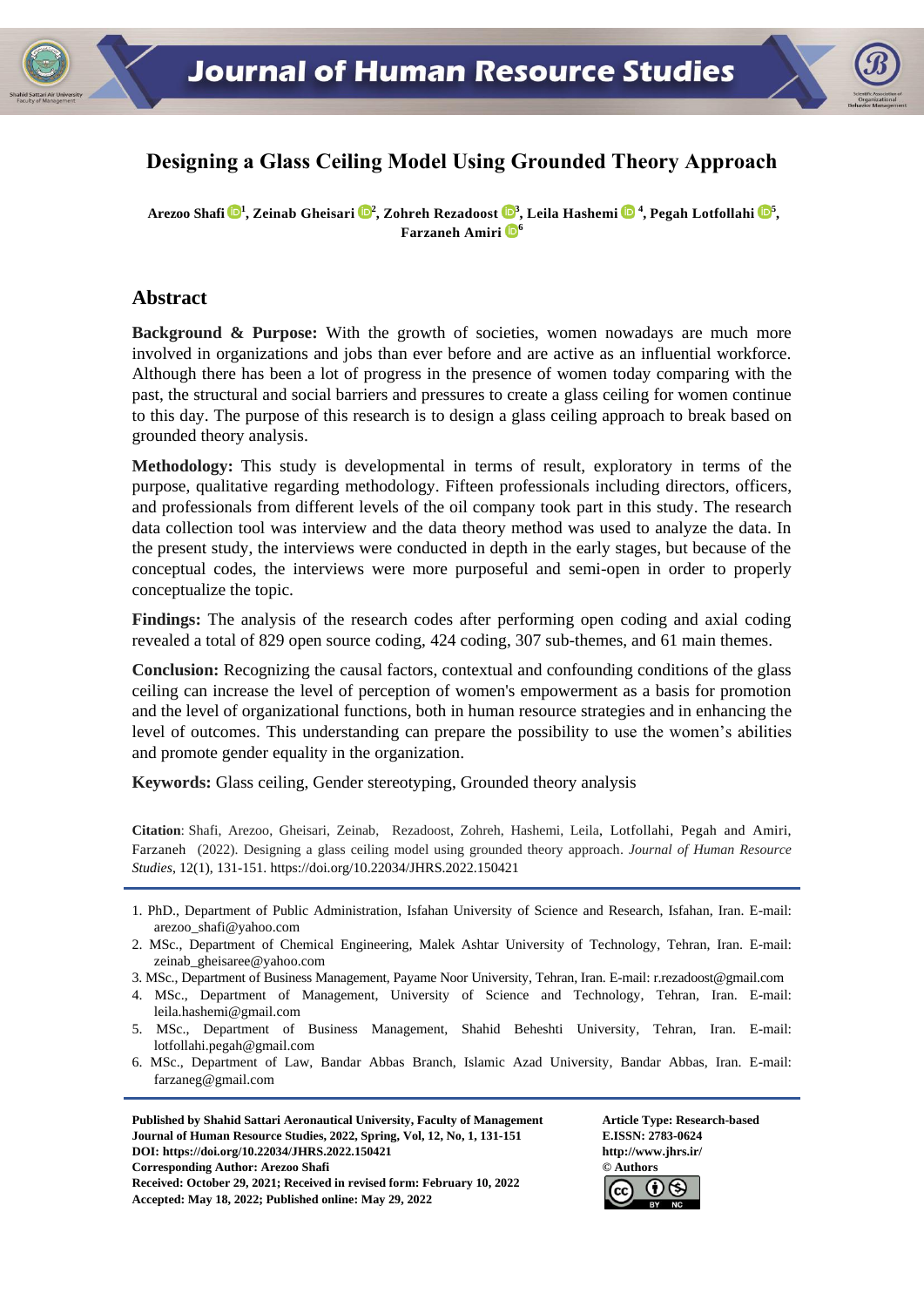

# **طراحي الگوي سقف شيشهاي با رويكرد نظريه دادهبنياد**

آرزو شفي '، زينب قيصري '، زهره رضادوست ؒ، ليلا هاشمي ٗ، يگاه لطفالهي ؓ، فرزانه اميري <sup>٦</sup>

## **چكيده**

**زمينه و هدف:** همزمان با رشد جوامع، امروزه زنان بسيار بيشتر از گذشته در سازمانها و مشاغل نقش دارند و به نوعي، نيروي كار تأثيرگذار و فعالي بهشمار ميروند. هرچند حضور زنان در مقايسه با گذشته افزايش يافته است، موانع و فشارهاي ساختاري و اجتماعي، بهمنظور ايجاد سقف شيشهاي براي زنان كماكان ادامه دارد. بر اين مبنا، هدف پژوهش حاضر، طراحي مدلي براي شكسـت سـقف شيشـهاي بـا اسـتفاده از رويكـرد نظريه دادهبنياد است.

**روش:** اين پژوهش از نظر نتيجه، توسعهاي و از نظر هدف، اكتشافي و از نظر روش، كيفي است و با مشاركت 15 نفـر از مـديران و مسـئولان متخصص و كارشناسان صاحبنظر در سطوح مختلف يكي از شركتهاي نفتي زيرمجموعه وزارت نفـت اجـرا شـده اسـت. دادههـاي پـژوهش بهكمك ابزار مصاحبه جمعآوري و با استفاده از روش نظريه دادهبنياد تحليل شده است.

**يافتهها:** در اين پژوهش بهمنظور شناسايي كدهاي مفهومي براي مفهومسازي مناسب موضوع، 15 مصاحبه عميق انجام شد. تحليـل كـدهاي پژوهش پس از انجام كدگذاريهاي باز و محوري، در مجموع به شناسايي 829 كد باز اوليه، 424 كد مفهومي، 307 تم فرعي و 61 تـم اصـلي انجاميد.

**نتيجهگيري:** بر اساس نتايج پژوهش، شناخت عوامل علّي و شرايط زمينهاي و مداخلهگر سقف شيشهاي، ميتواند ضمن افزايش سـطح ادراك توانمنديهاي زنان، به ارتقاي سطح كاركردهاي سازماني منجر شود و عدالت و برابري جنسيتي ميان مردان و زنان را افزايش دهد.

**كليدواژهها:** تحليل نظري دادهبنياد، سقف شيشهاي، تصورهاي قالبي جنسيتي

**استناد:** شفي، آرزو، قيصري، زينب، رضادوست، زهره، هاشمي، ليلا، لطفالهي، پگاه و اميري، فرزانه (1400). طراحي الگوي سـقف شيشـهاي با رويكرد نظريه دادهبنياد. *مطالعات منابع انساني، ١٦*(٢)، *١٣١ - ١*۵١.

| ١. دكترى، گروه مديريت دولتى، دانشگاه علوم و تحقيقات اصفهان، اصفهان، ايران. رايانامه:       |
|--------------------------------------------------------------------------------------------|
| ۲. کارشناس ارشد، گروه مهندسی شیمی، دانشگاه صنعتی مالک اشتر، تهران، ایران. رایانامه:        |
| ۳. کارشناس ارشد، گروه مدیریت بازرگانی، دانشگاه پیام نور، تهران، ایران. رایانامه:           |
| ۴. كارشناس ارشد، گروه مديريت، دانشگاه علم و صنعت، تهران، ايران. رايانامه:                  |
| ۵. کارشناس ارشد، گروه مدیریت بازرگانی، دانشگاه شهید بهشتی، تهران، ایران. رایانامه:         |
| ۶. کارشناس ارشد، گروه حقوق، واحد بندرعباس، دانشگاه آزاد اسلامی، بندرعباس، ایران. رایانامه: |

zeinab\_gheisaree@yahoo.com r.rezadoost@gmail.com leila.hashemi@gmail.com lotfollahi.pegah@gmail.com farzaneg@gmail.com

arezoo\_shafi@yahoo.com

**ناشر: دانشكده مديريت، دانشگاه علوم و فنون هوايي شهيد ستاري .2022.150421JHRS/10.22034/org.doi://https :DOI**  مطالعات منابع انساني، ١٤٠١، بهار، دوره ١٢، شماره ١، ص. ١٣١- ١٥١ هـ. . . . . . . . . . . . . . . . . . نويسنده مسئول: أرزو شفي **شاپاي الكترونيك: 2783-0624 دريافت: ،1400/08/07 بازنگري: 1400/11/21 نوع مقاله: پژوهشي پذيرش: 1401/02/28 © نويسندگان انتشار: 1401/03/08**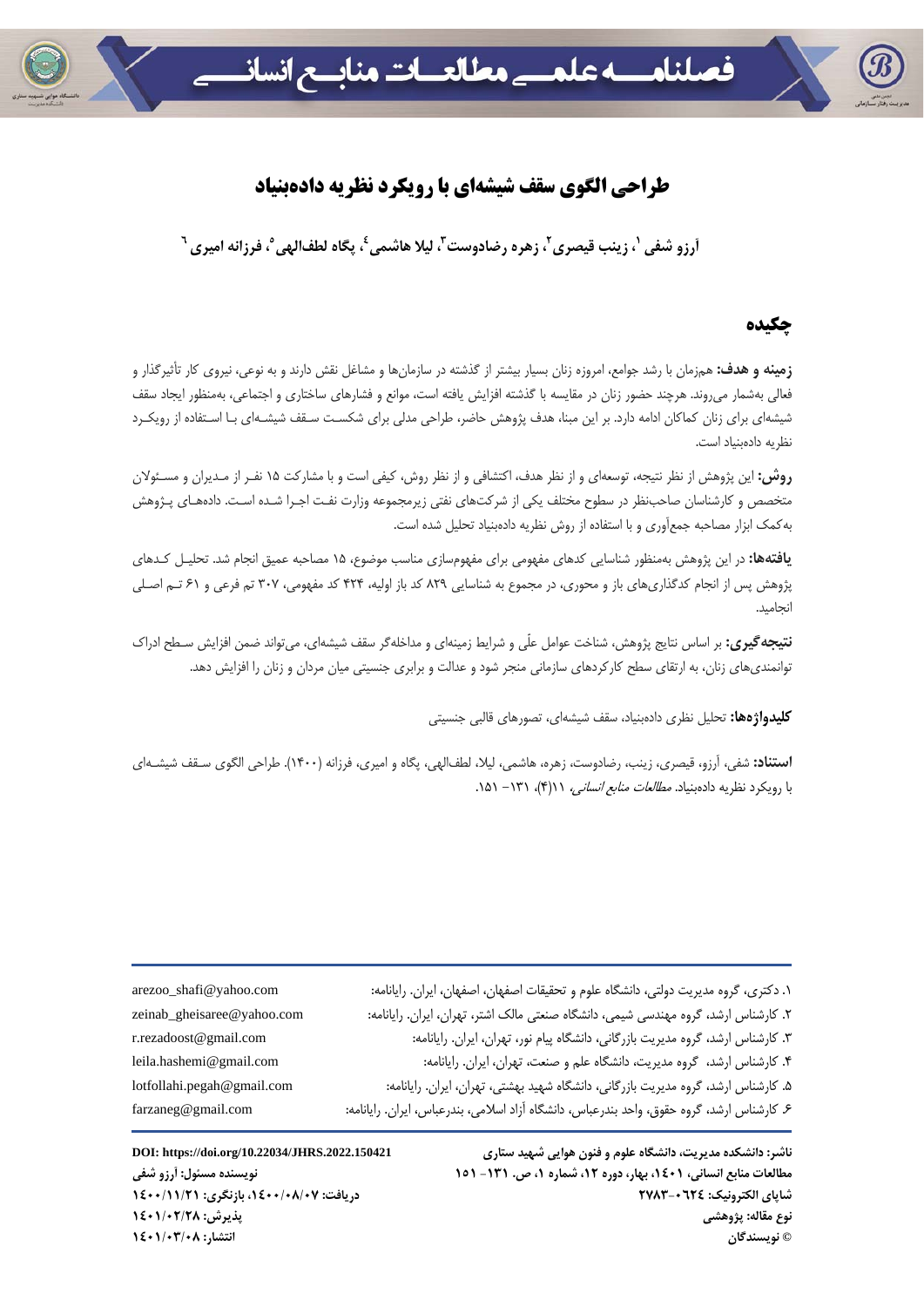#### **مقدمه**

همواره، يكي از معيارهاي مهم توسعهيافتگي جوامع، عدالت جنسيتي در ارتقا و برابري در جايگاه شغلي در سطح سازماني و جامعه است كه به پويايي بيشتر در عملكردهـا و ايجـاد رقابـتهـاي سـازنده منجـر خواهـد شـد (اسـالواتي، پيومـاتي، جاكومانتونيو و بايوكو`، ٢٠١٩: ٢). مطابق با اصل عدالت و با توجه به تفاوتهاي موجود ميان زنان و مردان، ميبايست از برابري تعاريف عادلانهاي مدون شود تا شرايط متعادلي براي رشد و توسعه وجود داشته باشد (هيستي ، ٢٠١۶: ٣). سـقف شيشهاي بهعنوان يك استعاره ناشي از نابرابري در درك توانمندي زنان در برابر مردان است كه ميتوانـد مبنـايي بـراي توسعه يا نبود توسعهيافتگي جوامع تلقي شود (سيمخواه و محمدخاني، :1398 94). اين استعاره براي نخستين بار در سال ۱۹۸۵ توسط مدير و ويراستار مجله، اي. گي برايانت<sup>۳</sup> در كتاب وي بـهنـام موفقيـت در كسـبوكـار در دهـه ۸۰، دربـاره گزارش زنان شاغل بر سر زبان ها افتاد. سپس، كارول هايموتز<sup>۲</sup> و تيمودي شويل هاردت<sup>۵</sup> در مقالهاي بسـيار تأثيرگـذار در مجله وال|ستريت ٍ در سال بعد، از اين واژه استفاده كردنـد. از آن زمـان بـه بعـد، وجـود و دوام سـقف شيشـهاي توسـط مؤسسههاي ملي و بين|لمللي، مانند اتحاديه اروپا ّ، به رسميت شناخته شدن اتحاديه سقف شيشهاي را بهعنوان يک مـانع نامرئي تعريف ميكند كه از يك مجموعه پيچيدهاي از ساختارها در سازمانهاي مردانه نشئت ميگيرد و مانع از رسـيدن زنان به موقعيتهاي بالاتر ميشود. چنين به نظر ميرسد كه اين استعاره بهطور خاص مناسب و درخور اسـت، زيـرا ايـن واژه تأكيد ميكند كه با وجود قوانين و سياستهاي منصفانه در سطح ملي و سازماني، همچنان زنـان بـا مـانعي نـامرئي روبهرو هستند كه آنها را از رسيدن به پيشرفتهاى شغلى بازمىدارد (آكسوى، كارپنتر، فرانك و هـافمن ^، ٢٠١٩: ١۶٧). به عقيده پژوهشگرانی همچون اِديرسينگِه ْ (٢٠١٨)، ديمويسـكی، اسـكرلاواج و كـيم مـن <sup>۱۰</sup> (٢٠١٠)، بِرنتـورزات و ولـف<sup>\١</sup> (٢٠٠٨) و بويسن و نِكومو'' (٢٠١٠)، وجود عوامل كمي همچون سلسلهمراتب، قوانين، وجود عوامل كيفي و درون فردي باعث مستحكم شدن استعاره سقف شيشهاي در جوامع بهخصوص در جوامـع داراي رويكردهـاي فرهنگـي مردسـالارانه میشود. همچنین گروهی از پژوهشگران دیگـر همچـون كـالیگیئور و تانـگ<sup>۱۳</sup> (۱۹۹۹)، مـاتِرهلیم<sup>۱۴</sup> (۲۰۰۶) و رایـان و هِسلام<sup>۱۵</sup> (۲۰۰۵) مجموعه پيچيدهای از عوامل متنی بر تجربهها و ادراک درونی زنان را دليلی برای وجود سقف شيشهای درخور تأمل دانستند. بر اين اساس، دلايل ايجاد سقف شيشهاي ميتواند طيفي از ويژگـيهـاي شـناختي خـود زنـان تـا مؤلفههاي محتوايي، مانند كليشهها، هنجارهاي اجتماعي و روش هاي سازماني و ... را در بر گيرد (كاسـيني<sup>۶</sup>، ۲۰۱۶: ۵).

- 2. Hastie
- 3. Gay Bryant
- 4. Carol Hymowitz
- 5. Timothy Schellhardt
- 6. Wall Street Journal
- 7. European Commission
- 8. Aksoy, Carpenter, Frank & Huffman
- 9. Edirisinghe
- 10. Dimovski, Skerlavaj & Kim Man
- 11. Barnet-Verzat & Wolff
- 12. Booysen & Nkomo
- 13. Caligiuri & Tung
- 14. Mathur-Helm
- 15. Ryan & Haslam
- 16. Casini

<sup>1.</sup> Salvati, Piumatti, Giacomantonio & Baiocco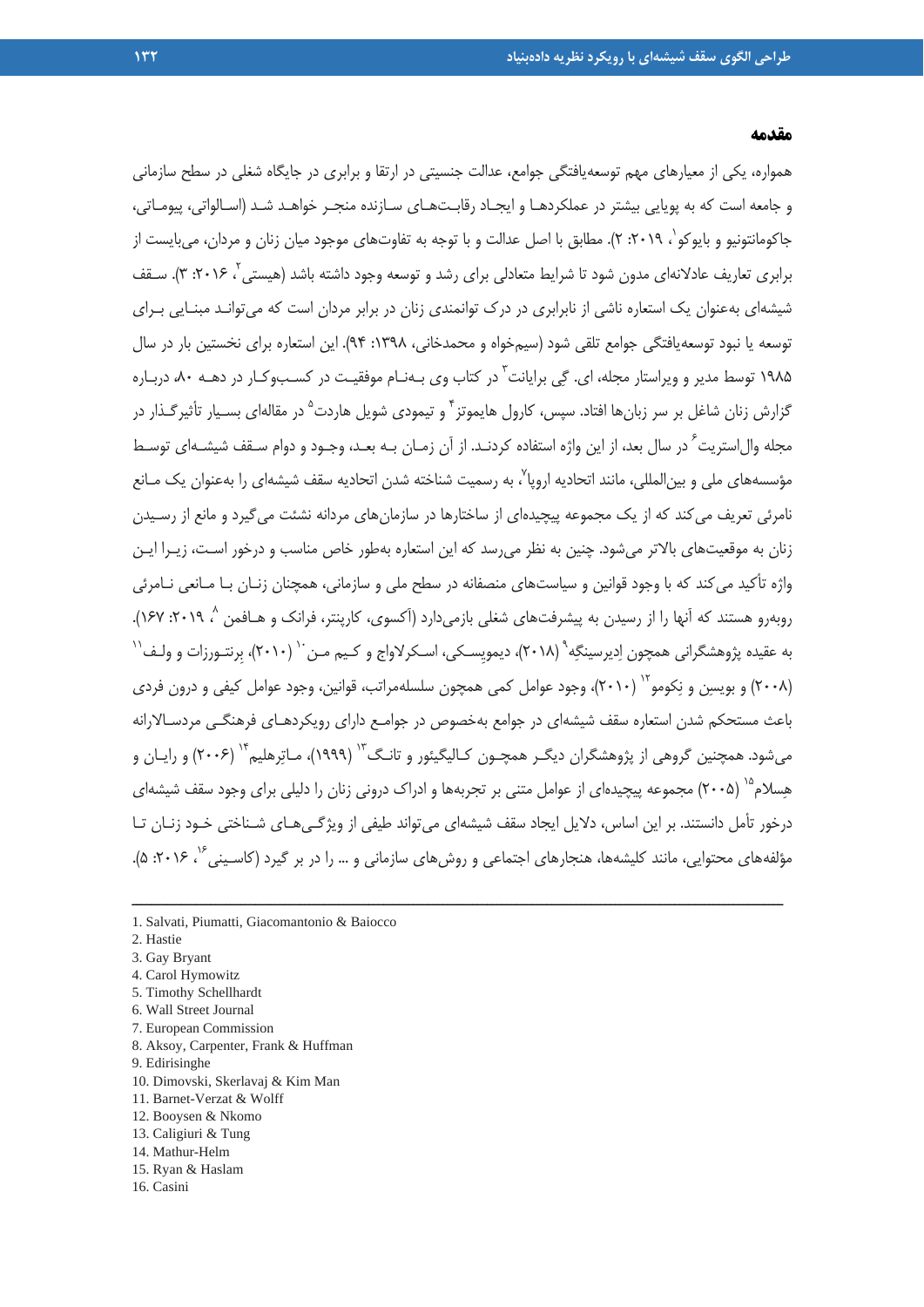بخش اعظمي از توضيح درباره سقف شيشهاي را ميتوان به نابرابري دركشده بر اساس تصـورات قـالبي جنسـيتي بـين نقشهاي شغلي زنان و نقشهاي رهبري يا اختلاف بالقوه بين هنجارهاي مردانه/ ابزاري سازماني كه برگرفته از بيانيهها، اهداف يا سبكهاي مورد نياز رهبري و غيره است، نسبت داد (صداقتزادگان، ملكي و خسروي، ١٣٩۶: ١٢٠). از ديـدگاه آمار و اطلاعات در خصوص شكاف و تبعيض شغلي در بين زنان و مردان، اگرچه شكاف جنسيتي در مشاغل يك واقعيت جهاني است، اما كشورهاي مختلف از اين نظر بسيار متفاوت هستند. در گزارش شاخص جهـاني شـكاف جنسـيتي سـال ،2020 ايران از نظر شكاف جنسيتي و تصورات قالبي جنسيتي در ميان 153 كشور رتبه 148ام را به دست آورد كـه ايـن رتبه نسبت به گزارش گردهمايي اقتصادي جهاني سال 2014 (شـفي، اعتباريـان و ابـراهيمزاده دسـتجردي، :1397 57) تنزل داشته است. بهعلاوه، نسبت زنان در گروه قانونگذاري، مقامات عاليرتبه و مديران (بهاسـتثناي حضـور مـديران در سطوح پايين آموزش و پرورش) كمتر از 6 درصد بود و بيشتر زنان شاغل (78 درصد) فقط در پنج حوزه شغلي كشاورزي، بافندگي، آموزش در بخش بهداشت و مددكاري اجتماعي (كه بهنوعي ادامه نقشهاي سنتي آنها در خانواده است) جـذب ميشوند (شفي و همكاران، :1397 57). با بررسي اسناد و مدارك درون سازماني مشخص شد كـه شـركت ملـي پخـش فراوردههاي نفتي نيز از وضع موجود مستثنا نبوده و زنان اين شركت كمتر در مشاغل مديريتي حضور دارند، بهطوري كـه بر اساس جديدترين آمار (آمار سال 1398)، در ستاد شركت ملي پخش فراوردههاي نفتي ايران فقط 25 درصد شاغلان را ) حضور دارند. با <sup>1</sup> زنان تشكيل ميدهند و در عين حال كمتر از 10 درصد زنان در مشاغل مديريتي (سمتهاي <sup>A</sup> و بالاتر توجه به آمار مطرحشده، اكثر سمتهاي بالاي مديريتي در اين شركت در اختيار مردان اسـت، از ايـن رو، ايـن پـژوهش تلاش دارد تا با درك وجود شكافهاي تئوريك و كاربردي در خصوص حضور زنان در پستهاي مديريتي و موانع ارتقاي آنان بر اساس استعارهاي همچون سقف شيشهاي، مدلي ارائه دهد كه به ايجاد درك منسجمتر از عوامل مؤثر بر اسـتعاره سقف شيشهاي در شركت نفت منجر شود.

#### **مباني نظري**

## **رويكرد جنسيتي در سقف شيشهاي**

اگر سقف شيشهاي را فقط از ديدگاه تبعيض جنسيتي بنگريم، ميتوان نوك پيكان آن را بهسمت زنان در تصدي مشاغل در جوامع تعريف كرد كه هدف اين پژوهش شناخت مفاهيم در اين حوزه خاص است. اگرچه برحسب رويكردها*ي* ربرتـو<sup>۲</sup> (2012) امروزه با افزايش مهاجرتها، تبعيضهاي نژادي و... سقف شيشهاي فقط در رابطه با جنسيت تعريف نميشود، اما اين پژوهش بر تفكيك جنسيتي موجود در اين عرصه تمركز دارد. بر اساس اين رويكـرد، شـايد بتـوان فرهنـگ و ابعـاد فرهنگ جامعه را عامل محركي در تقويت سقف شيشهاي تلقي كرد. كــانتر<sup>۳</sup> (۱۹۷۷) دسترسـي زنــان بــه مشــاغل درون سازمانهاي بزرگ را بررسي كرد و دريافت كه زنان در درجه اول در حقوق كم و موقعيتهاي پـايين متمركـز شـدهانـد. پژوهشهاي كانتر و ساير پژوهشگران نشان داد كه مردان بيش از زنـان در پسـتهـاي داراي قـدرت بـالا قـرار دارنـد.

<sup>.1</sup> در صنعت نفت ايران، سمتهاي مديريتي بهترتيب با رتبههاي A، B، C، D، D OVER مشخص ميشوند. بالاترين رتبه D OVER است.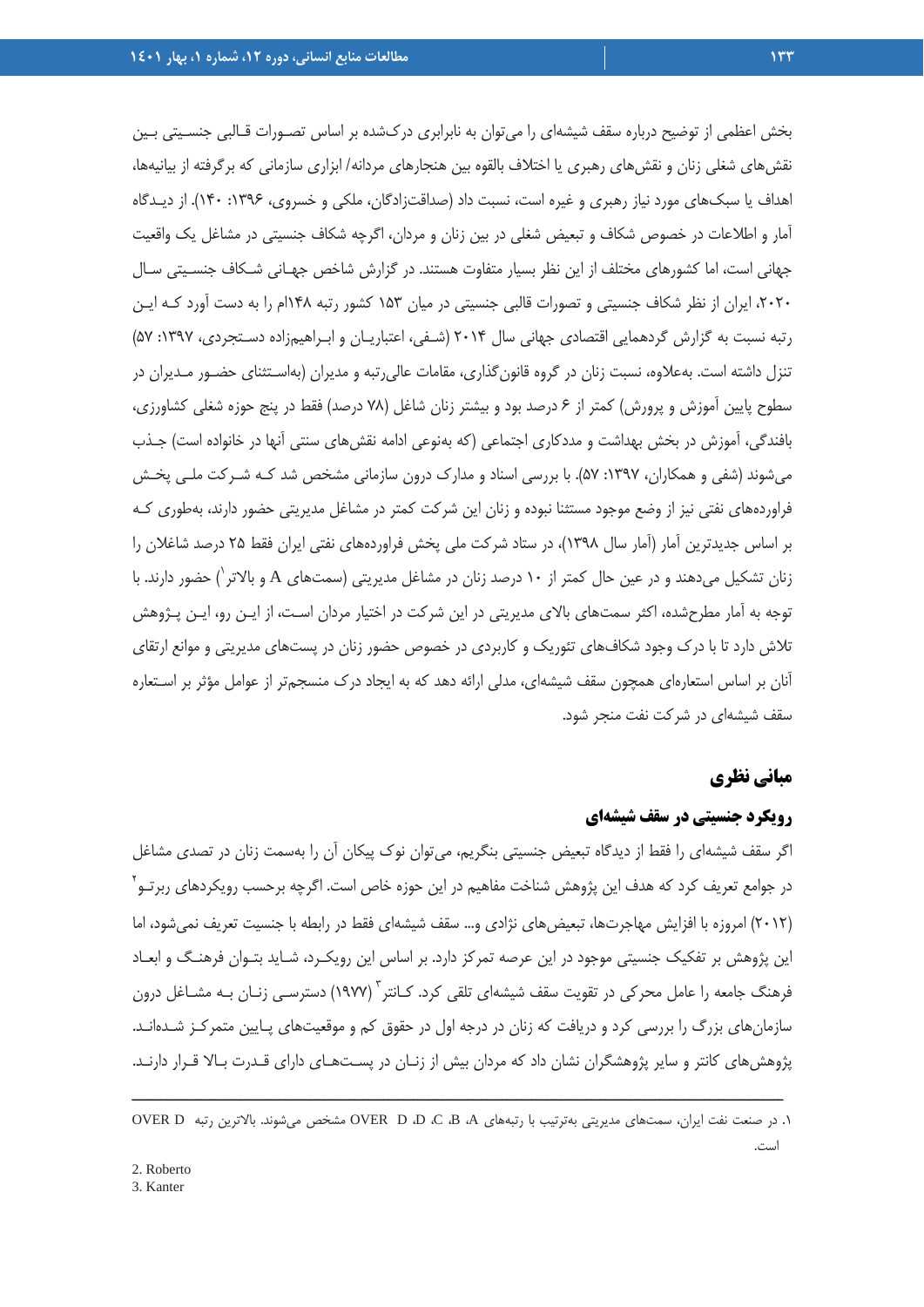همچنين هنگامي كه زنان به پستهاي مديريتي دسترسي پيدا ميكنند، با شرايطي همچـون بـيش از گذشـته در چشــم بودن، تقاضاى عملكرد بالاتر و انزواى اجتماعى روبهرو مىشوند (بلوچ، تيلور، چرچ و باك `، ٢٠٢١).

برابري جنسيتي رويكردي است كه هدف آن دستيابي به برابري بين زنان و مردان در برخورداري از حقـوق اوليـه و مزاياي برابر براي رفاه و توسعه است. برابري جنسيتي كليد اصلي ايجـاد كـاركرد دموكراسـي بـراي زنـان اسـت. سـقف شيشهاي جنسيتي بهطور كلي با شكاف در مواضع ساختاري مانند موقعيتهاي سياسي، پارلماني و همچنين دولتي همـراه است. سقف شيشهاي جنسيتي با سيستم سهميهبندي سازمان ملل، ارتباط نزديكي دارد كه در آن 30 درصد از نمايندگان زن بهعنوان حداقل، براي تأثير معنادار در مجامع قانونگذاري و رويههاي تصميمگيري عمومي تعيـين شـدهانـد. ديـدگاه جنسيتنگر در بين عموم مردم و در روابط زنان و مردان در جامعه نيز مشهود است. علت اين نـوع از ديـدگاه و رفتـار در جوامع مرتبط با شيوههاي نامتقارن و پيچيده روابط زنان و مردان در همه زمينههاي ارتباطي و زيستي آنهاست. سبب اين نگرش جنسيتگرا را ميتوان در هنجارهاي فرهنگي و رويـههـاي اجتمـاعي و مسـائل مربـوط بـه جنسـيت و خشـونت جستوجو کرد (دزهايتان <sup>۲</sup>، ۲۰۲۰: ۲۱۱). هرچند شايد اين دستهبندی برحسب نگرش و ادراک زنـان نسـبی باشـد و لازم باشد تا در خصوص آن بررسي عميقتري انجام شود، اما نوع نگرش هرچه باشد، نميتوان وجود اين الگوهـاي فرهنگـي محدودكننده را دليلي براي ايجاد سقف شيشهاي تلقي نكرد (اُكسلي ّ، ٢٠١٩: ۶).

سقف شيشهاي بهطور غيررسمي مانعي براي پيشرفت در حرفه شغلي است و بهويـژه روي زنـان و اقليـتهـا تـأثير ميگذارد. تعريف وزارت كار ايالات متحده از سقف شيشهاي در سال 1991 اين است: موانع مصنوعي مبتني بر سـوگيري نگرشي يا سازماني كه از پيشرفت افراد واجد شرايط جلوگيري ميكند. سقفهـاي شيشـهاي حتـي در سـازمانهـايي بـا سياستهاي صريح پيرامون برابري در پيشرفت نيز، مشاهدهپذير خواهند بود (ساندرس بر ٢٠٢٠).

#### **سقف شيشهاي در قالب مفهوم استعاره**

سقف شيشهاي استعارهاي است كه در كشورهاي مختلفي از قبيل ايالات متحده، انگلستان، سوئد، چين، آفريقاي جنـوبي، زلاندنو و... به روشهاي مختلف بررسي و وجود آن تأييد شده است. در واقع، استعاره سقف شيشهاي به پديـدهاي اشـاره دارد كه زنان، برخلاف مردان، براي رسيدن به درجات بالاتر سلسلهمراتب مـديريتي، ناديـده انگاشـته مـيشـوند. سـقف شيشهاي به دانش و تجربه بستگي ندارد و حضور افراد واجد شرايط را ناديده ميگيرد (سـاندرس، :2020 17 - 18). شـولر و هوبر (1993) سقف شيشهاي را موانعي نامرئي، اما در ظاهر نشكن كه به زنان و اقليتها مربوط ميشود، تعريف كردهاند.

به بيان ورتر و ديويس 1996: ۵۹۵)، سقف شيشهاي به اين ايده اشاره دارد كه زنان ميتوانند موقعيتهاي سـطح بالاتري را ببينند، اما براي دستيابي به آن موقعيتها با مانع واقعي و نامعلومي مانند تبعيض مواجهاند. اين واژه بيشتر براي زنان شاغلي استفاده ميشود كه از دستيابي به بالاترين موقعيتها در يك سازمان منع شدهاند. اين موضـوع همچنـين در خصوص اتباع خارجي كه ممكن است از بهترين موقعيتهاي شركتي در كشوري ديگر منع شوند نيز صدق ميكند.

ــــــــــــــــــــــــــــــــــــــــــــــــــــــــــــــــــــــــــــــــــــــــــــــــــــــــــــــــــــــــــــــــــــ

5. Werther & Davis

<sup>1.</sup> Bloch, Taylor, Church & Buck

<sup>2.</sup> Dzuhayatin

<sup>3.</sup> Oxley

<sup>4.</sup> Sanders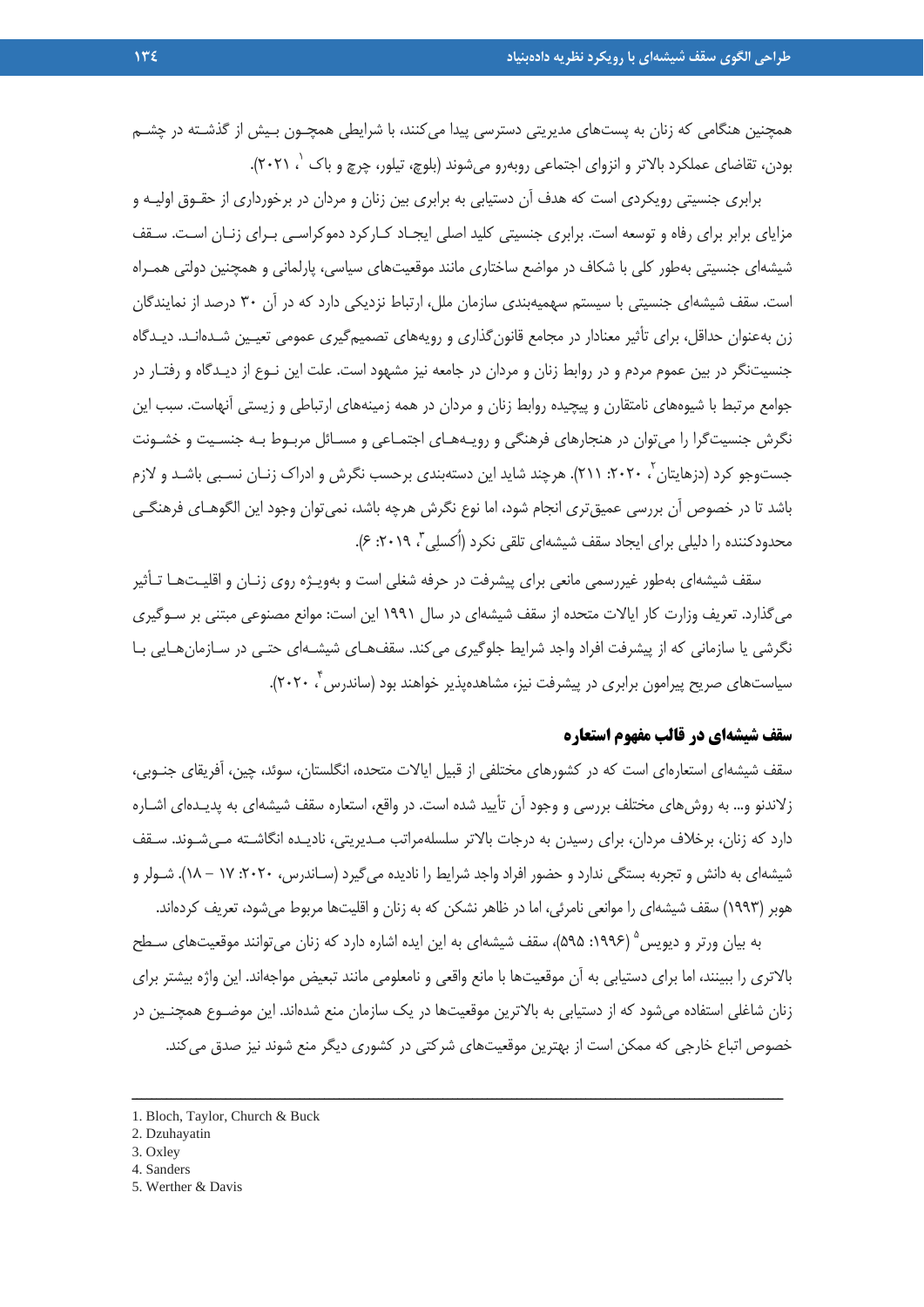كليمان (٢٠٠٣) بهعنوان عواملي كه سقف شيشهاي را براي زنان ايجاد مي كنند، سه دليـل ارائـه داده اسـت. ايـن عوامل عبارتاند از: .1 ديدگاههاي كليشهاي مديران مرد به زنان، ماننـد زنـان فاقـد تعهـد سـازماني هسـتند، بيشـتر بـه خواستههاي خانواده و والدين توجه دارند و زنان ويژگيهاي لازم براي موفقيت مديريتي ماننـد پرخاشـگري را ندارنـد، ۲. رقابتپذيري: فرصت نداشتن زن براي «پيوند» با ساير مديران، بهطور مثال، زنان اغلب از فرصت پيوسـتن بـه همتايـان مرد خود در زمينهاي گلف يا بازيهاي ديگر محروم مي شوند و ٣. بهجاي انتخاب نامزدها بر اسـاس ويژگـي هـايي كـه براي موقعيت ترفيع مشخصشده است، انتخابها ذهني و اغلب مغرضانه است، براي مثال، اغلب اوقـات، مـديران مـرد، مردان ديگرى را شبيه به خود انتخاب مى كنند. نو، هولن بک، گرهارت و رايت<sup>۲</sup> (۲۰۰۷) براى سقف شيشهاى سـه دليـل ارائه ميدهند؛ دسترسي نداشتن به برنامههاي آموزشي براي زنان، نبـود تجربـههـاي شـغلي مناسـب بـراي مـديران زن (مديران مرد وظايف بيشتري را دريافت ميكنند كه شامل سطوح بالاي مسئوليتها ميشود) و نبود روابط توسعهاي مانند راهنمايي به مديران زن. سه دليلي كه گريفين و دنيس (٢٠٠٨) براي وجود سقفشيشهاي مطرح كردهاند، عبارتانـد از اينكه: ١. برخي از مديران مرد هنوز تمايلي به ارتقاي مديران زن ندارند؛ ٢. بسياري از زنان بااستعداد تصـميم مـيگيرنـد شغل خود را در سازمانهاي بزرگتر ترك كرده و مشاغل خود را راهاندازي كنند؛ ٣. بعضي از زنان تصميم ميگيرنـد كـه پيشرفت شغلي خود را براي بچهدار شدن بهعمد كُند كنند. بر اساس نوشتههاي دسلر و وركي 4 (2018) به دو دليل بـراي سقفشيشهاي مي توان اشاره كرد: توكنيسم<sup>۵</sup> (انتصاب گروه كوچكي از زنان بـه مشـاغل مـديريت عـالي، بـهجـاي ارائـه نمايندگي كامل براي زنان) و كليشههاي نقش جنسيتي (تمايل به ارتباط دادن زنان با مشاغل اغلب غيرمديريتي) (اوپاتا<sup>ع</sup> ،  $.7.7$ :  $9\%$ .

به عقیده زیمر<sup>۷</sup> (۱۹۸۸)، سقف شیشهای میتواند از طریق پیادهسازی استراتژیهـای مهـم جنسـیتی، ماننـد قبـول شفافيت و حساسيت جنسيتي در فرايندهاي استخدام، خطمشيهاي نهادينهشده برحسب سياستهاي شغلي برابر، آگـاهي ذينفعان از مباحث مربوط به برابري جنسيتي، برگزاري جلسهها و برنامههـاي آموزشـي يـا برنامـههـاي كـاري مثبـت و اجباري، روند نزولي پيدا كند. با وجود اين، از ديدگاهي وسيعتر، اين اقدامات، ضروريتهاي هنجاري را برآورده مـيكننـد كه از سيستم پدرسالارانه نشئت گرفته و نقشها، رفتارها و ديدگاههاي مورد انتظار زنان و مردان و همچنين ميزان قدرتي كه فرض ميشود بايد در اختيار داشته باشند را تعريف ميكند. در اين راستا، تغييرات وسيعتر، رفتن بـه وراي بـازار كـار و رسيدن به هنجارهاي جنسيتي كه به نقشهاي اجتماعي نسبت داده ميشوند، بهمنظور كسب يـك برابـري جنسـيتي در سطوح بالاي سلسلهمراتب، ضروري است (دامغانيان، جمشيدي و خبازكار، :1393 115).

ــــــــــــــــــــــــــــــــــــــــــــــــــــــــــــــــــــــــــــــــــــــــــــــــــــــــــــــــــــــــــــــــــــ

# **پيشينة پژوهش**

برخي از پژوهشهاي مهم پيشين در زمينه سقف شيشهاي، در جدول 1 مشهود است.

- 2. Noe, Hollenbeck, Gerhart, and Wright
- 3. DeNisi & Griffin
- 4. Dessler & Varkkey
- 5. Tokenism
- 6. Opatha
- 7. Zimmer

<sup>1.</sup> Kleiman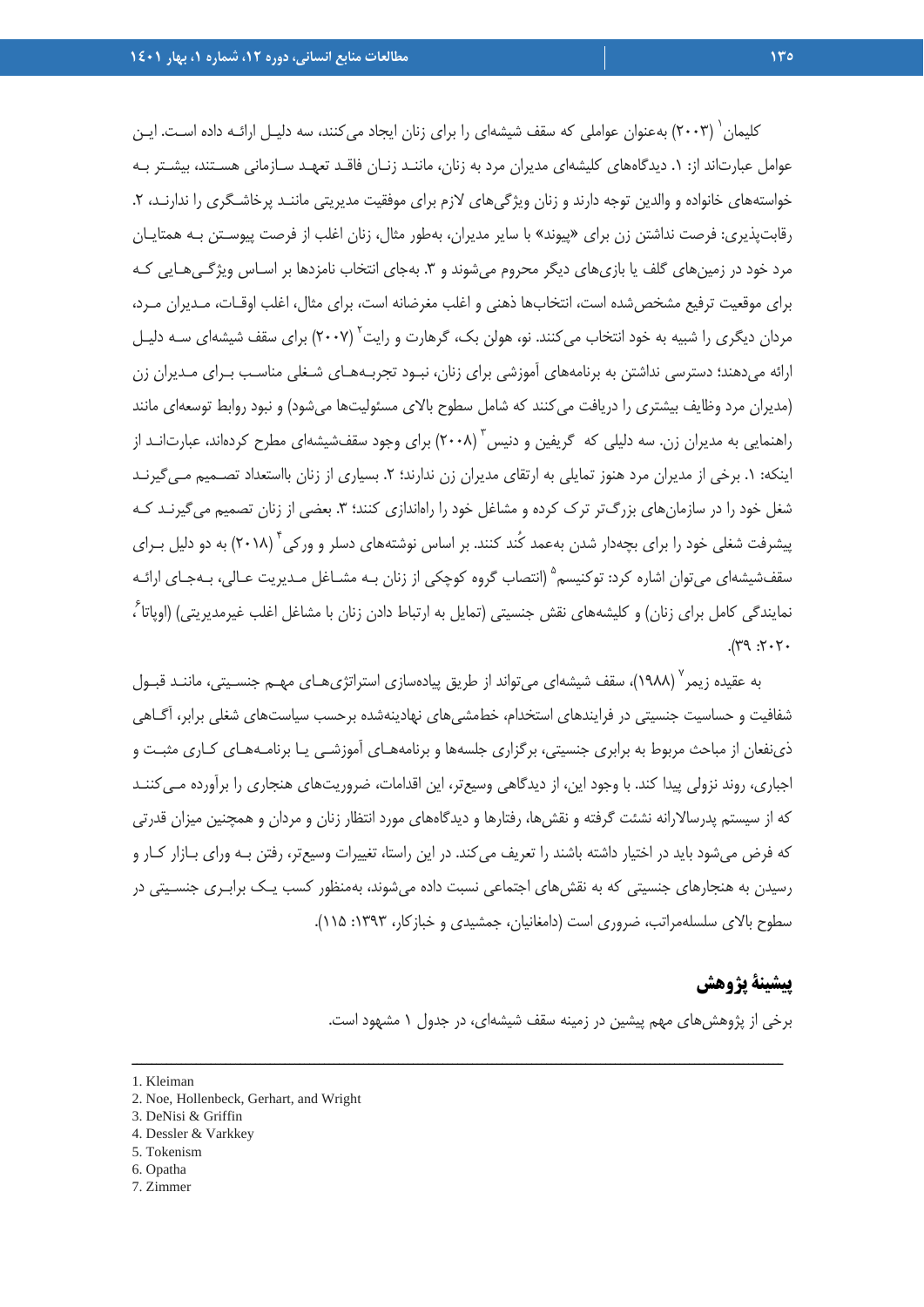| نتايج                                                           | عنوان                                       | پژوهشگر                 |
|-----------------------------------------------------------------|---------------------------------------------|-------------------------|
| یافتههای حاصل از پژوهش نشانگر بیشترین توجه و تمرکز اعضای        | شناسـايي عوامــل شــكلگيــرى ســقف          | رضا پـور، قهرمـاني و    |
| تیم خبره به عوامل اجتماعی، فرهنگی، سازمانی، شخصی، خانوادگی      | شیشــــهای فــــراروی ارتقـــای زنــــان در | عباس زاده (۱۳۹۹)        |
| و مدیریتی و همچنین وجود سه لایه اصلی در شکل گیـری سـقف          | پستھای مدیریتی کشور                         |                         |
| شیشهای، با عنوان لایه فردی، سازمانی و فرا سازمانی است. نتـایج   |                                             |                         |
| حاصل از کدگذاری محوری و گزینشی در این پژوهش نشان داد که         |                                             |                         |
| چرایی سقف شیشهای را مبـانی فلسـفی، پـارادایم فکـری، عوامـل      |                                             |                         |
| سازمانی، فراسـازمانی و فـردی تشـکیل مـیدهـد. چیسـتی سـقف        |                                             |                         |
| شیشهای وجود نمودهـای فـردی، سـازمانی و فراسـازمانی اسـت و       |                                             |                         |
| فرایند شکل گیـری سـقف شیشـهای، براینـد دو عامـل سـازمانی و      |                                             |                         |
| فراسازمانی با میانجی گری عامل فردی است.                         |                                             |                         |
| نتایج نشان داد که چارچوب کلـی آینـدهپژوهـی مـدیریت زنـان در     | نقش فرینی زنان در مدیریت ورزش کشور          | جعفري، شريفي فـر و      |
| ورزش، مشتمل بر چهار لايه فرصت يابي أينده، تحليـل گلوگـاههـا،    | با رویکرد آیندهپژوهی                        | علم (۱۳۹۸)              |
| راهيابي أيندهنكر واجرا وبازنكري بود كه هر لايه، بهترتيب         |                                             |                         |
| موضوعها، عوامل كليدى، نقشه راه و عملكرد، خروجى جـدايى دارد.     |                                             |                         |
| دیدگاههای آینـدهپژوهـی مـدیریت زنـان در ورزش کشـور در سـه       |                                             |                         |
| دیدگاه زمانی گذشته، حـال و أینـده و دو بخـش نظـری و اجرایـی     |                                             |                         |
| بررسی شدند. در نهایت، الگوی آیندهنگـری مبتنـی بـر اقـدامهـا و   |                                             |                         |
| ملاحظات لازم برای بهبود جایگاه زنان در مـدیریت ورزش کشـور،      |                                             |                         |
| در پنج سطح چالش، قابلیت، راهبرد، عملکرد و پیامد ترسیم شد.       |                                             |                         |
| اولویتبندی موانع مدیریتی برای زنـان در سطوح ارشـد مـدیریتی      | نظریــه ســقف شیشــهای در حــوزه ورزش       | مهدی زاده، عبدوی و      |
| ورزش ایران نشان داد که بالاترین اولویت مربوط به موانع مدیریتی   | بانوان: مقايسه تطبيقي و ارائه يک مـدل       | اقشاری (۱۳۹۸)           |
| و پایینترین اولویت مربوط به موانع فردی است.                     | کمی                                         |                         |
| مدیران سابق حسابرسی زن، تجربههای منحصـربهفـرد خـود را در        | تجربههـای منجـر بـه اسـتعفای مـدیران        | يوريكا گـرون والـد و    |
| زمينه عدم بحث شفاف پيشرفت شغلي، رفتـار ناعادلانــه مـرتبط بـا   | حسابرســى زن: تحليــل پديدارشــناختى        | الزا اودندال (۲۰۲۱)     |
| سوگیری، اضافه بار شغلی و جاهطلبیهای نامشخص برای تبدیل           | تفسيرى                                      |                         |
| شدن به شریک حسابرسی گزارش کردند.                                |                                             |                         |
| نتايج اين پژوهش نشان داد، هوش هيجاني ارتباط منفي تجربههاي       | تجربههای ادراکشده زنان از بیاطمینانی:       | حســـــن و ايـــــوب ٰ  |
| ادراکشده زنان از نااطمینانی بـا پیامـدهای کـاری زنـان را تعـدیل | بینش فردی زنان از هوش هیجانی                | (7.19)                  |
| می کند. از طرف دیگر مشخص شد، ویژگیهای فردی زنان در برابر        |                                             |                         |
| پذیرش مسئولیتهـای شـغلی نقـش بسـیار مهمـی در تأثیرگـذاری        |                                             |                         |
| کاهش فشارهای شغلی زنان نسبت به نااطمینانیهای شـغلی ایجـاد       |                                             |                         |
| می کند.                                                         |                                             |                         |
| نتایج پژوهش نشان داد، سقف شیشهای پدیدهای فرهنگی حتـی در         | شكستن سقف شيشهاى: سرمايه اجتماعى            | چوی <sup>۳</sup> (۲۰۱۹) |
| کشوری همچون آمریکا است که دموکراسـی در آن حـاکم اسـت و          | لازمه موفقيت شغلي زنان                      |                         |
| وجود استراتژی های منابع انسانی در کنار ابزارهای استراتژیک       |                                             |                         |
| فرهنگی و سرمایههای اجتماعی می تواند بـه کـاهش دیـدگاههـای       |                                             |                         |
| جنسیتمحور در ارتقای شغلی زنان منجـر شـده و باعـث شکسـتن         |                                             |                         |
| سقف شیشهای برای آنها شود.                                       |                                             |                         |

ــــــــــــــــــــــــــــــــــــــــــــــــــــــــــــــــــــــــــــــــــــــــــــــــــــــــــــــــــــــــــــــــــــ

**جدول .1 پژوهشهاي پيشين** 

1. Eureka Groen Vald & Alza Odendal

- 2. Hassan and Ayub
- 3. Choi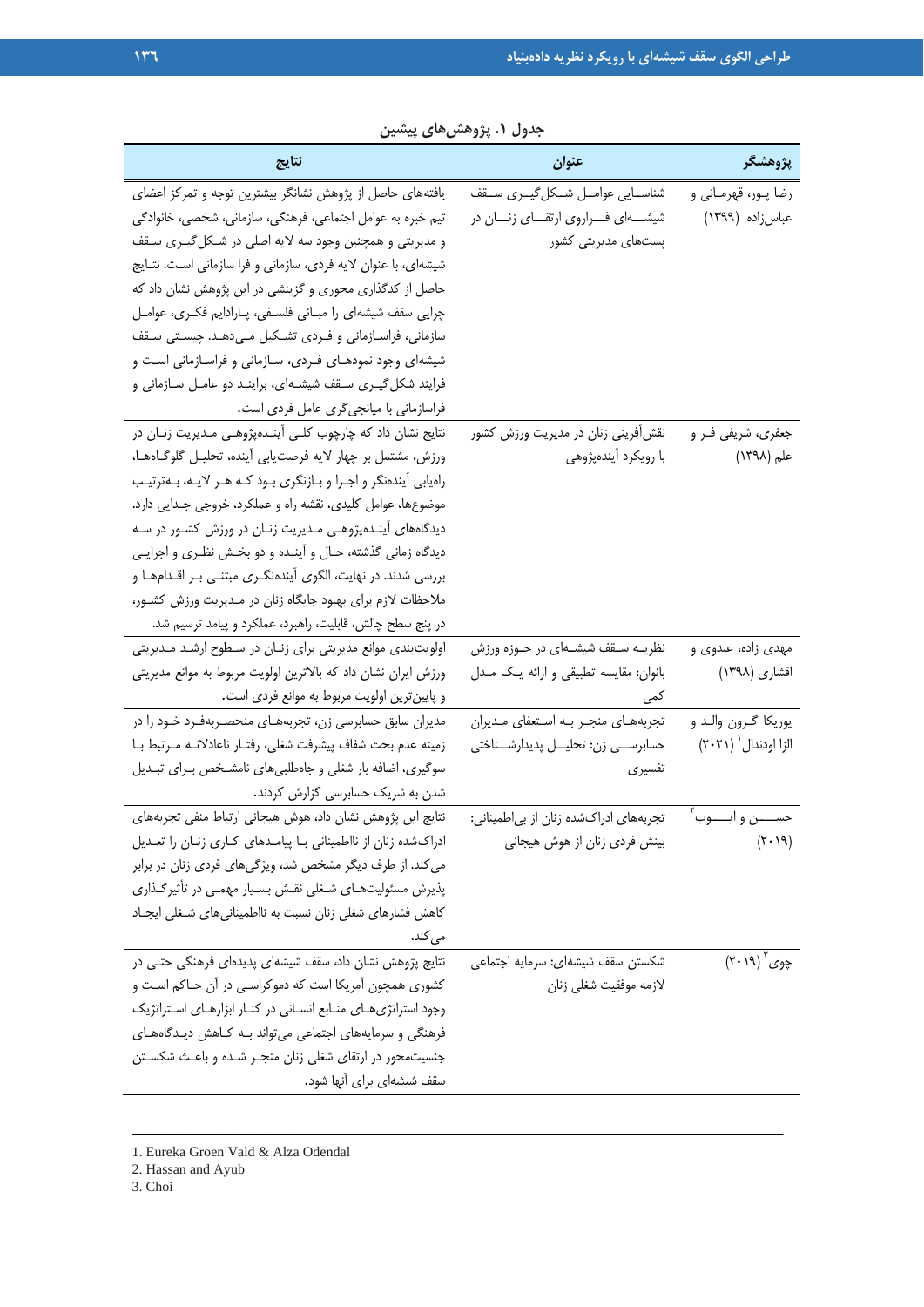بررسي پژوهش هاي پيشين نشان مي دهد كه پژوهش هاي انجامشده در حوزه سقف شيشهاي را مـي تـوان در چنــد مورد بررسي كرد كه ميتوان به گروههاي زير اشاره كرد.

گروه نخست موانع حضور زنان در پستهاي مديريتي يا دستيابي آنها به پايگاههاي مديريتي را بررسي كرده و گروه دوم به بررسي تأثير عواملي مانند سبك رهبري و ... بر پديده سقف شيشهاي ميپردازد. گروه سوم نيز بررسي رابطه سقف شيشهاي با متغيرهايي نظير عدالت سازماني، موفقيت ذهني كاركنان زن و گروه چهارم بررسي تأثير سـقف شيشـهاي بـه متغيرهايي نظير توانمندي زنان و ... را در دستور كار دارد.

با بررسي اين ادبيات نتيجهگيري ميشود كه كليه موارد پژوهشهاي انجامشده تاكنون نتوانستهاند مدلي يكپارچـه، جامع و منسجم از سقف شيشهاي را برداشت كنند، مدلي كه در آن علل، تاكتيكها، پيامدها، شـرايط زمينـهاي و شـرايط مداخلهگر طبقهبندي و چارچوببندي شود. از اين رو، ميتوان گفت اين نظريههـا ناكـافي بـوده و ايـن پـژوهش مكمـل پژوهشهاي انجامشده در اين حوزه است. اين پژوهش تلاش ميكند تا علاوه بـر بررسـي كليـه مؤلفـههـا و متغيرهـاي مرتبط با موضوع سقف شيشهاي با اضافه كردن تعدادي كدهاي جديد به نظريههاي موجود و مطرح كردن استراتژيهاي خاص شركت نفت كه به سازمانهاي ديگر نيز قابل تعميم است، كليه موارد را در يك چارچوب منسجم، جامع و يكپارچه ارائه دهد.

# **روششناسي پژوهش**

اين پژوهش از لحاظ نتيجه، جزء پژوهش هاي توسعهاي قلمداد مي شـود، زيـرا بـهدنبـال طراحـي مـدل شكسـت سـقف شيشهاي با توجه به رويكردهاي تصورهاي قالبي جنسيتي در شركت ملي پخش فرآوردههاي نفتي ايران اسـت. از لحـاظ هدف انجام، جزء پژوهشهاي اكتشافي و از نظر نوع داده جزء پژوهشهاي كيفـي (نظريـه برخاسـته از داده بـا رويكـرد سيستماتيك يا نظاممند استراس و كوربين) محسوب ميشود. در واقع رويكرد پژوهشـي ايـن پـژوهش بـهلحـاظ منطـق گردآوري دادهها از نوع استقرايي است؛ زيرا به بررسي پديدهاي ميپردازد كه درباره آن بهطور ويژه در شركت ملي پخش فرآوردههاي نفتي ايران و بهطور عموم در سازمانهاي دولتي يا حتي خصوصي، نظريه جـامعي وجـود نـدارد. حـوزه ايـن پژوهش، شركت ملي پخش فرآوردههاي نفتي ايران است و بهمنظور طراحي مدل، در قسمت نخست پژوهش، مصاحبه با خبرگان شركت شامل 15 نفر از مديران، مسئولان و كارشناسان صاحبنظر در سطح مختلـف شـركت انجـام گرفـت، در قسمت دوم تجربه زيستي اطلاعات جمعآوريشده در قسمت نخست كه برخي از آنها با زبان عاميانه بيـان شـده بـود بـا اساتيد دانشگاه و متخصصان مديريت دولتي با گرايشهاي مختلف بهخصوص منابع انساني كه پژوهشهايي درباره زنـان در ابعاد مختلف انجام داده بودند، مطرح شد. در اين پژوهش از روش نمونهگيري تمايز حداكثري استفاده شد. بـه اعتقـاد استراوس و كوربين<sup>٬</sup> (١٩٩٨)، نظريه برخاسته از دادهها از نمونهگيري نظري «براي حداكثر كـردن فرصـتهـاي مقايسـه رويدادها، وقايع يا اتفاقات استفاده ميكند تا از اين طريق به تعيين نحوه تغيير يك مقوله بر اساس ويژگـيهـا و ابعـاد آن دست يابد».

ــــــــــــــــــــــــــــــــــــــــــــــــــــــــــــــــــــــــــــــــــــــــــــــــــــــــــــــــــــــــــــــــــــ

1. Strauss & Corbin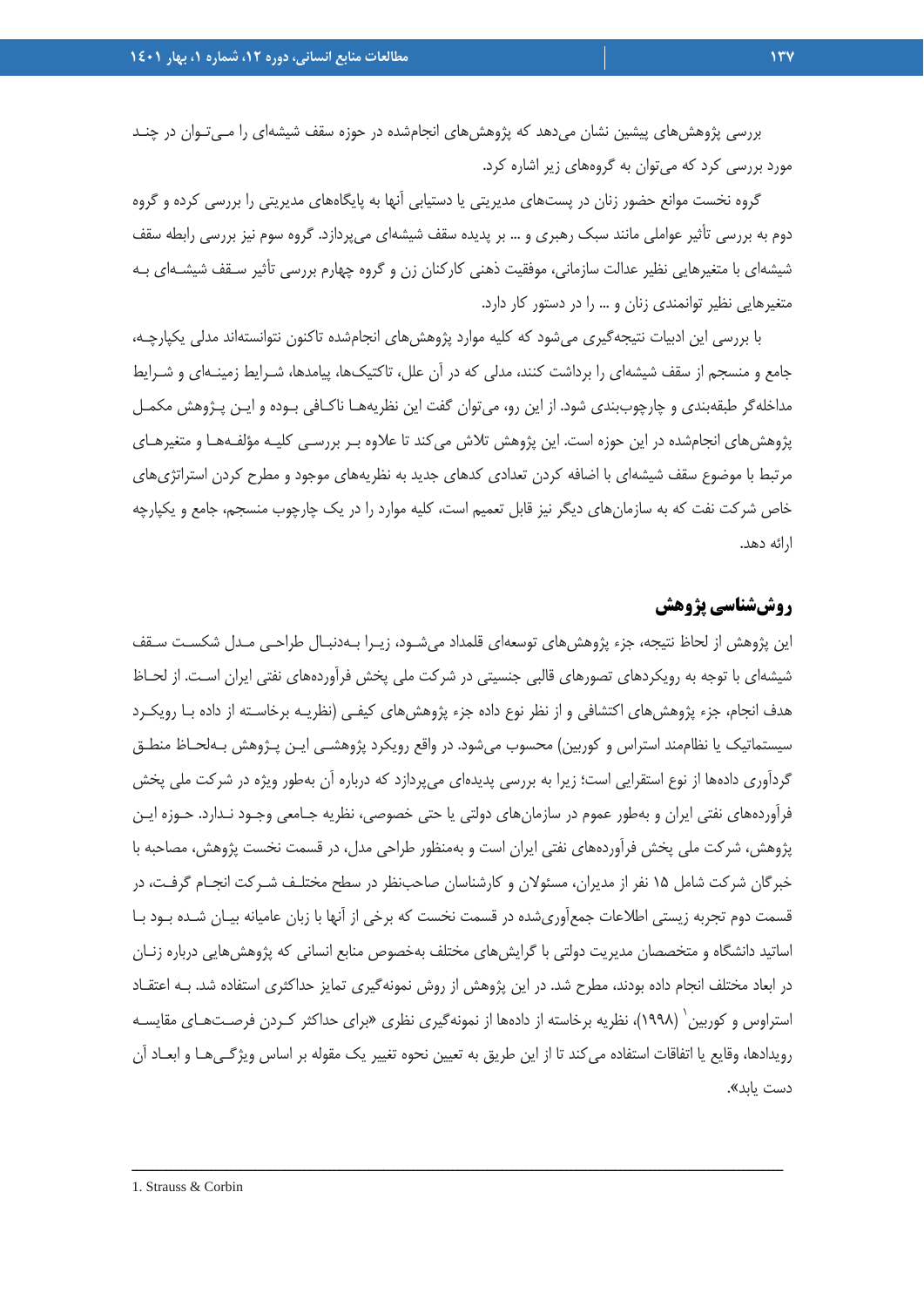| جدول ۲. مشارکتکنندگان پژوهش |               |       |    |                 |
|-----------------------------|---------------|-------|----|-----------------|
| محل فعاليت                  | مدرک تخصصی    | سابقه | سن | مشخصات          |
| واحد ستادى                  | کارشناسی ارشد | ۱۹    | ۴۵ | مشارکتکنندهٔ ۱  |
| واحد ستادى                  | كارشناسى      | ۲۲    | ۴۵ | مشاركت كنندة ٢  |
| واحد ستادى                  | كارشناسى ارشد | ٣٠    | ۵۵ | مشاركت كنندة ٣  |
| واحد ستادى                  | کارشناسی ارشد | ۱٧    | ۴۲ | مشاركت كنندة ۴  |
| واحد ستادى                  | كارشناسى ارشد | ٣١    | ۵١ | مشاركت كنندة ۵  |
| واحد ستادى                  | كارشناسى ارشد | ۱۵    | ٣٨ | مشاركت كنندة ع  |
| واحد ستادى                  | كارشناسى ارشد | ٣۵    | ۵۵ | مشاركت كنندة ٧  |
| واحد ستادى                  | كارشناسى      | ۲۲    | ۴۴ | مشاركت كنندهٔ ۸ |
| واحد ستادى                  | كارشناسي ارشد | ۱۳    | ٣٨ | مشاركت كنندة ٩  |
| واحد ستادى                  | كارشناسى ارشد | ۱۶    | ۳۸ | مشاركت كنندة ١٠ |
| واحد ستادى                  | دكترى         | ۱۶    | ۴۰ | مشاركت كنندة ١١ |
| واحد عملياتي                | كارشناسى      | ٣٣    | ۵۰ | مشاركت كنندة ١٢ |

## **ابزار گردآوري اطلاعات**

در روش نظريه برخاسته از دادهها، استراوس و كوربين (1998) پژوهشگران را بـه اسـتفاده از مصـاحبه، مشـاهده، فـيلم، مجله، يادداشت، دستورالعمل، كاتالوگ و ساير مستندات نوشتاري و مصور فرا ميخوانند. با وجود اين، از آنجا كه به كمك مصاحبه بهتر ميتوان به زبان خود شركتكنندگان از تجربه آنان آگاه شد، در اين پژوهش از مصـاحبه عميـق در بخـش نخست مصاحبهها و مصاحبه نيمهساختاريافته<sup>\</sup> در بخش دوم مصاحبهها بهعنوان ابـزار جمـعآوري دادههـا اسـتفاده شـد. بيشتر مصاحبهها در محل كار افراد يا در دانشگاهها ترتيب داده شد. در اين پژوهش، جمعآوري دادههـا تـا مرحلـه اشـباع نظري مقولهها و به بيان واضحتر، تا جايي كه امكان دستيابي به دادههاي جديدتر فراهم نباشد، ادامه يافت.

مشاركتكنندة 13 44 20 كارشناسي ارشد واحد عملياتي

مشاركتكنندة ١۴ مساركتكنندة ٢٥ كارشناسي ارشد واحد عملياتي

مشاركتكنندة 15 40 16 دكتري واحد ستادي

#### **روايي پژوهش**

در اين بخش بهمنظور تعيين روايي پژوهش، از معيار اعتبار به آزمون استفاده ميشود. هدف اين معيار اين اسـت كـه آيـا يين شيوه ادراک واقعی سازههای اجتماعی<sup>۲</sup> توسط شرکتکنندگان در پژوهش<sup>۳</sup> و گزارش ارائهشده پژوهشگر، هــمخـوانی

<sup>1.</sup> Semi-Structure

<sup>2.</sup> Social constructs

<sup>3.</sup> Respondents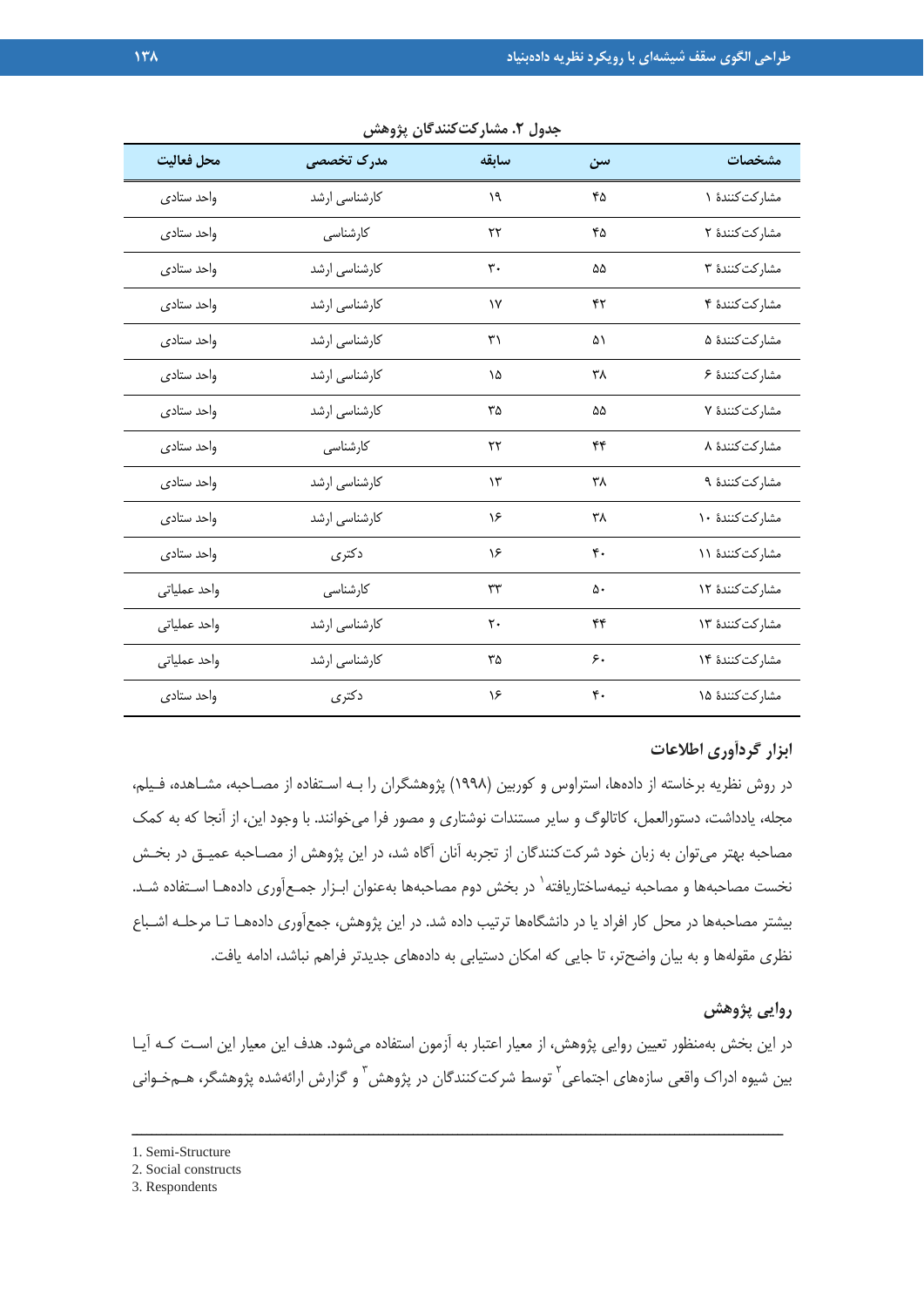وجود دارد يا خير؟ بر اساس اين روش با چند تن از مشاركتكنندگان در دسترس، جلسهاي ترتيب داده شده و نظـر آنـان درباره مؤلفههاي ايجادشده و كدهاي مفهومي و شرح آنها با پرسشهايي از اين قبيل پرسيده شد.

| پاسخ                                                                                                                                                                                                                            | مشاركتكننده | پرسش                                                                               |
|---------------------------------------------------------------------------------------------------------------------------------------------------------------------------------------------------------------------------------|-------------|------------------------------------------------------------------------------------|
| شـما در بخـش تعیـین سیاسـتهـای سـازمانی بـه نقـش تسـخیر<br>احساسات زنان در قالب ابزاری برای مقاصد سیاسی اشاره کردید که<br>این بخش گرچه در مبانی نظری تأیید شده است، اما تمرکـز بـر آن<br>بهعنوان يك مؤلفه بسيار حائز اهميت بود. | شمارهٔ ۳    | قوت تحلیلهایی انجامشده در راستای<br>رسیدن به مدل پژوهش را در کدام بخش<br>مى بينيد؟ |
| اکثر مؤلفهها بهطور منطقى و مبتنى بر مباحث نظرى تفكيك<br>شدهاند و به نظر من اشاره بـه نقـش رسـانه بـهعنـوان يـك شـرط<br>زمینهای در باب ایجاد سقف شیشهای جالبتوجه بود.                                                            | شمارهٔ ۵    |                                                                                    |
| به نظر من مؤلفه عقبنشینی زنان از رقابت بـهعنـوان یـک ویژگـی<br>روان شناختی مهم بود و مهم تر اینکـه بـهدرسـتی و بـدون تعصـب<br>انتخاب شده است.                                                                                   | شمارهٔ ۱۲   |                                                                                    |
| به نظر من لازم است کمی چـابکی مؤلفـههـای فرعـی بـرای قـرار<br>گرفتن در مؤلفههای اصلی بازبینی شود.                                                                                                                               | شمارهٔ ۳    | آیا سیر روایت مطرحشده در خصوص<br>موضوع پژوهش بهدرستی بیان شده است؟                 |
| تفکیک مربوط به هر یک از شرایط با توضیحهای مربوط به هر یک<br>از آنها به افزایش سطح قابلیت انسجام پذیری پژوهش شـما کمـک<br>می کند.                                                                                                | شمارهٔ ۵    |                                                                                    |
| به نظرم در انتخاب ادبيات مرتبطتر با حوزه مـديريت منـابع انسـاني<br>بهخصوص زنان تمركز بيشترى شود و تلاش كنيد تعصبهاى<br>محیطی را کنترل کنید. در باقی موارد بسیار عالی عمل شده است.                                               | شمارهٔ ۱۲   |                                                                                    |
| حتماً تلاش شود جملات و تحليلها قبل از رسيدن به مـدل مجـدد<br>مرور و بازنگری شوند.                                                                                                                                               | شمارهٔ ۳    | آیــا نکتــهای در خصــوص تقویــت بیشــتر<br>تحلیلها و انسجام بیشتر وجود دارد که    |
| اصول روش شناسی قوت کار شماست و تحلیلها بـهدرسـتی انجـام<br>شده است.                                                                                                                                                             | شمارهٔ ۵    | بیان نشده است؟                                                                     |
| تلاش در خصوص این موضوع قابل تحسین است، زیرا این پژوهش<br>می تواند به افزایش سطح شناخت از زنان در محیط کار و<br>نابرابری های وارد بر آنان کمک کند.                                                                               | شمارهٔ ۱۲   |                                                                                    |

**جدول .3 تعيين روايي كيفي مبتني بر اعتبارسنجي توسط مشاركتكنندگان** 

همانگونه كه مشاهده ميشود اختلاف نظر چنداني وجود ندارد و در بيشتر موارد اظهار نظرها حاكي از آن بـود كـه موضوع بهدرستي فهميده شده است.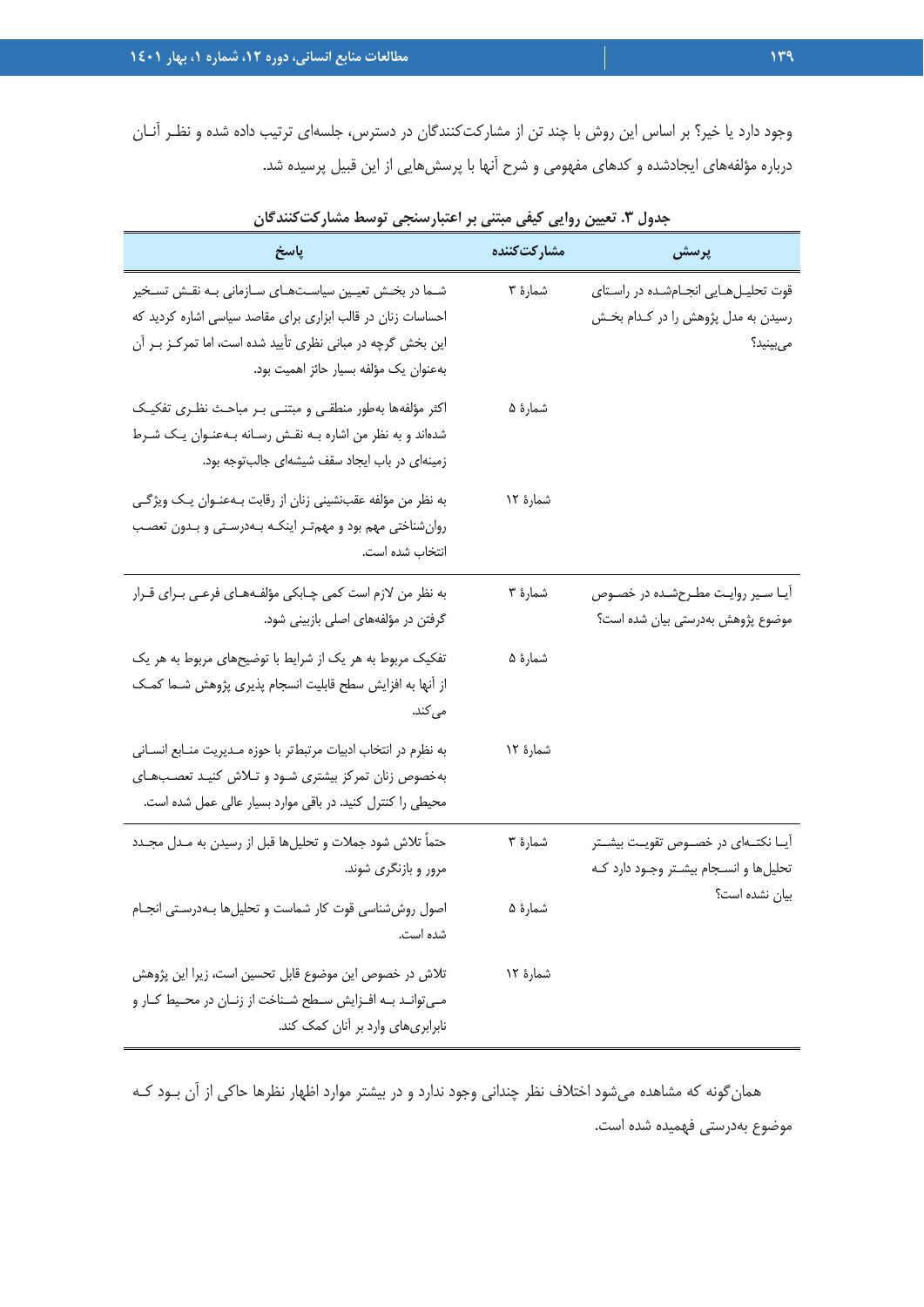#### **پايايي پژوهش**

به تبعيت از فلينت و همكاران (2002)، براي ارزيابي قابل اتكا بودن دادهها و تفسيرها، تركيبي از معيارهاي اسـتفادهشـده در ارزيابى پژوهش $_2$ ماى تفسيرى $\,{}^{'}\,$ و پژوهش $\,$ هاى مبتنى بر روش $\,$ شناسى نظريه برخاسـته از دادههـا اسـتفاده شـد. در ايـن پژوهش از روش نظريه برخاسته از دادهها كه شامل چهار معيار تطابق، فهمپـذيري، كنتـرلپـذيري و عموميـت اسـت و استرواس وكوربين (1998) ارائه دادهاند، استفاده شد. اين روش طبق جدول زير است.

| توضيحات                                                                                | معیارهای نظریه برخاسته از دادهها |
|----------------------------------------------------------------------------------------|----------------------------------|
| میزانی که نشان میدهد یافتهها با ساختار ذهنی افراد نسبت به پدیده بررسیشده تطبیق دارد.   | تطابق                            |
| نتیجه: با پالایش مقولهها مشخص شد که مفاهیم ارائهشده بـا مباحـث تئوریـک سـقف شیشـهای    |                                  |
| دارای تطابق است.                                                                       |                                  |
| میزانی کـه نشـان مـی‹هـد نتـایج حاصـل از پـژوهش تـا چـه حـد نماینـدهای از جهـان واقعـی | فهمپذيري                         |
| مصاحبهشوندگان است.                                                                     |                                  |
| نتیجه: یافتههای پژوهش در بخش کیفی برای چهار نفر از متخصصان ارسال شد که قابلیت فهـم     |                                  |
| نتايج را تأييد كردند.                                                                  |                                  |
| میزانی که نشان میدهد تا چه حد بر ابعاد قابل کنترل پدیده بررسیشده تمرکز شده است.        | كنترل پذير <i>ي</i>              |
| نتیجه: راهبردهای ارائهشده در مدل می تواند پیامدهای مطرحشده در مدل را تأیید کند.        |                                  |
| میزانی که نشان میدهد یافتهها ابعاد مختلف پدیده بررسیشده را در خود جای دادهاند.         | عموميت                           |
| نتيجه: تعدد مصاحبهها و مؤلفههاى شناسايىشده بـهخـوبى نشـان‹هنـده شـناخت عميـق سـقف      |                                  |
| شیشهای و ابعاد مختلف آن است.                                                           |                                  |

**جدول .4 پايايي بخش كيفي** 

# **يافتههاي پژوهش**

اين بخش به بيان نتايج بهدستآمده از مصاحبهها و ارائه نمونههايي از روايت مصاحبهشوندگان ميپردازد. نتايج تجزيـه و تحليل دادههاي پژوهش بر اساس سه مرحله كدگذاري باز، كدگذاري محوري و كدگـذاري انتخـابي اسـتراس و كـوربين (1998) عبارت است از:

#### **الف) كدگذاري باز**

نخستين مرحله در فرايند انجام پژوهش بر اساس روش نظريه دادهبنياد، انجام كدگذاري باز اسـت كـه بـا تحليـل دقيـق دادهها، نامگذاري و طبقهبندي كردن دادهها انجام ميشود. اين روش كدگذاري سبب ميشود تا بهجاي آنكـه پژوهشـگر نظريهها و پيشفرضهاي ذهني خود را وارد مسئله كند، دادههاي بهدستآمده آن گونه كه بر اساس واقعيت مسئله اسـت به تبيين پديده بررسيشده بپردازد.

در اين مرحله بهمنظور شناسايي شرايط علي، استراتژي و پيامدهاي پژوهش تعداد 829 كد باز اوليه، شناخته شد كه با توجه به محدوديتهاي مربوط به صفحات پژوهش فقط بخشي از كدهاي باز در اين بخش ارائه شده است.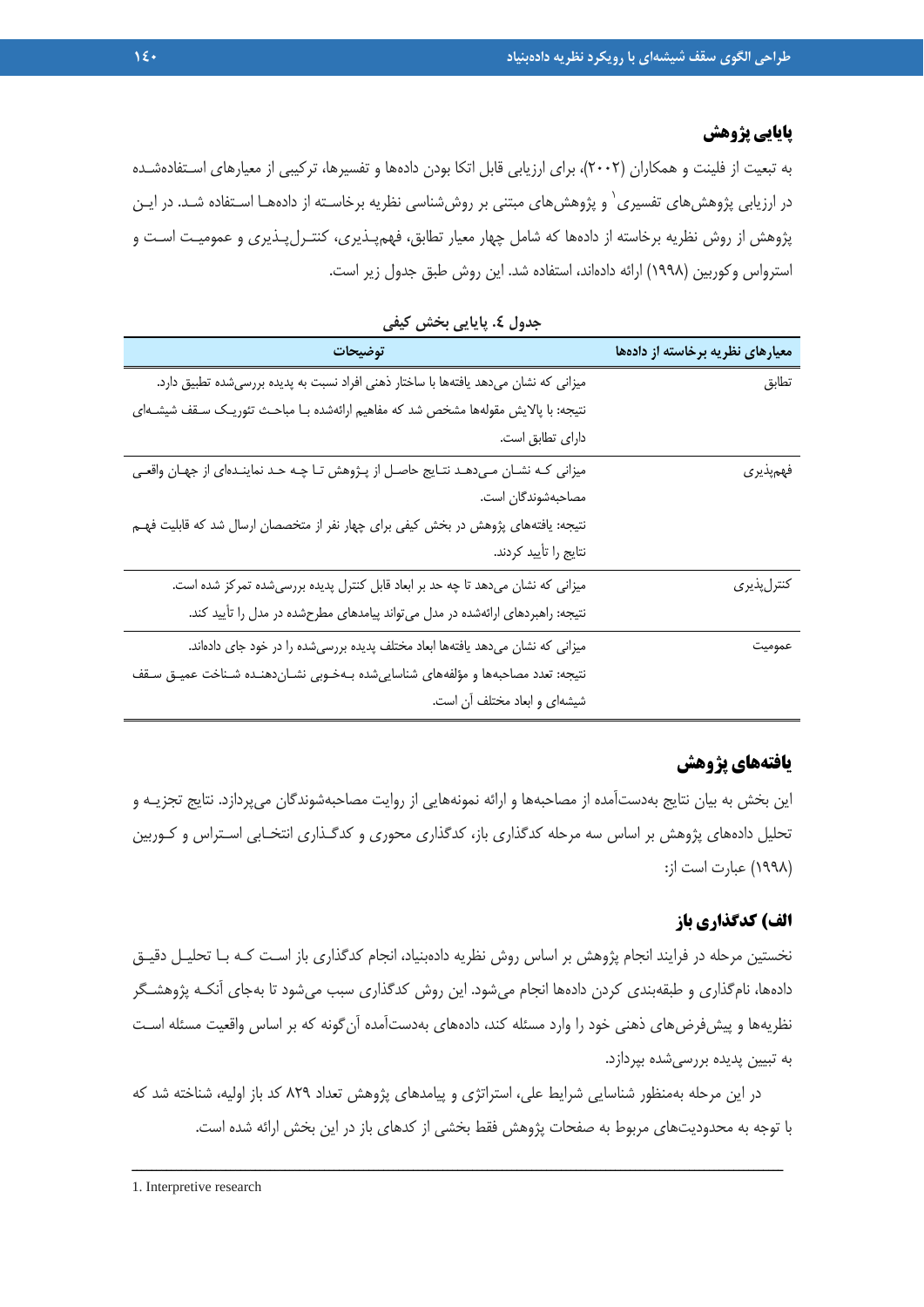| ييامدها                                    | ה היה של האליטי הרייטוריין והע<br>استراتژیهای ایجادسقف شیشهای | موانع (شرايط على)                        |
|--------------------------------------------|---------------------------------------------------------------|------------------------------------------|
| - ایجاد افسردگی روانی در زنـان شـاغل       | توجيـه ارتقـا پيـدا نكـردن زنـان از طريـق                     | سیاستهای مردسالارانه پشت پرده            |
| بــهدليــل مشــاهده بــىعــدالتىهــاى      | سیاستهای موجهساز سازمانی                                      | تمایل مردان به سیاستبازی                 |
| سازمانى                                    | توجيه مردانه بودن اتخاذ تصميمهاى كلان                         | اولويت مديران به پيشرفت آقايان           |
| – افزایش استرس در زنان                     | سازمانى                                                       | ايجاد فرصت پيشرفت شغلي و حرفهاي          |
| – از بین رفتن سلامت روان کارکنان زن        | توجیه مدیران در ارتقـا پیـدا نکـردن زنــان                    | بیشتر برای مـردان بـه دلیـل عضـویت       |
| در سازمان                                  | بهدلیل درگیر بودن در وظایف مادرانه                            | ایشان در شبکههای اقتصادی و سیاسی         |
| - ایجاد تعارضهای درونی در زنان             | اولویت دادن مردان در ارتقـا بـا توجـه بـه                     | زدوبندهای سیاسی حاکم به نفع مردان        |
| - از بـین رفـتن اعتمـاد بـه نفـس زنـان     | نقش مسئوليتهاى محوله                                          | دیدگاه ابزاری حاکم بر سازمان به زنان     |
| بهعنوان مادر و پرورشدهنده نسل آتی          | ارتقا پیدا نکردن و کاهش مزایای زنبان با                       | اولویت پرداخت اضافه کاری و پاداش به      |
| - فرسودگی شغلی زنان                        | توجيه تحت تكفل بودن ايشان                                     | مردان بهدلیل ترس از اعتراض ایشان         |
| – از بین رفتن انگیزه نیروهای زن            | توجیه مدیران در حذف مزایای سازمانی                            | لابیگریهای سازمانی مردانه                |
| -  بیگانگی از  کار                         | زنان به بهانه محدودیتهایی که خود زنان                         | اجــازه نــدادن بــه زنــان در ورود بــه |
| – انتقال رویکردهای شدید فمینیستی بـه       | بر خودشان ایجاد می کنند مانند استفاده از                      | گروههای قدرت                             |
| فرزندان بهدليل فشارهاى روانى ناشى          | ساعت کاری کمتر                                                | امکان برقراری ارتباط بیشتر و نزدیکتر     |
| از جــو مردســالارانه كــه بــر ايشــان    | سیاست و توجیه عدم ارتقا زنان توسط                             | أقايان با عوامل قدرت                     |
| تحميلشده                                   | مدیران به علت بارداری یا فرزند پروری                          | تیم سازی های منفعت طلبانه مردانه         |
| - توسل زنان به هر ابزاری بـرای کسـب        | توجيـه ارتقـا پيـدا نكـردن زنـان بـهدليـل                     | محدود بودن تشكلهاى زنانه بـه امــور      |
| قدرت                                       | ویژگیهای زنانه                                                | محلی و خانوادگی                          |
| - خرابکاری در سازمان توسط زنان             | توجیه بیعدالتیهای سـازمانی جنسـیتی از                         | عدم ورود زنان به بازیهای قـدرت بـه       |
| - افـــزایش رفتارهــــای غیراخلاقــــی در  | طريق قضيه متكفل بودن مردان                                    | دلیل در معرض دید بودن بیش از اندازه      |
| سازمان برای کسب پست و ارتقا                | تاکتیک موجه سـازی مـدیران مـرد بـرای                          | با توجه به تعداد محدود ایشان             |
| - بىتفاوتى سازمانى                         | متقاعد کردن زنـان بـه ارتقـا پيـدا نکـردن                     | وارد نشدن خانمها به لابـيگـرىهـاي        |
| - ایجـاد روزمرگـی و سـرخوردگیهـای          | بەعلت پوشش يا ويژگىھاى جنسيتى زنان                            | سازمانی بهدلیل ملاحظات اخلاقی            |
| سازمانى                                    | توجيه ارتقا پيدا نكردن زنان بهدليل فقـدان                     | تشكيلنشدن گروههاى حمايتگر توسط           |
| – کاهش تعهد و تعلق سازمانی                 | تهور و جسارت در تصمیم گیریهای کلان                            | زنان برای ارتقای همجنس خود               |
| – كاهش رفتارهاى شهروندى سازمانى            | سازمانى                                                       | بالاتر بودن توقعهاى وانتظارهاى           |
| - افزایش تملق و چاپلوسی سازمانی            | توجیه مدیران در ارتقـا پیـدا نکـردن زنـان                     | مردان در مقابل زنان برای رشد             |
| – کاهش کیفیت زندگی کاری کارکنان            | بهدلیل جلوگیری از شایعهسازیهای                                | نیاز به کسب قـدرت بیشـتر در مـردان       |
| – از بــین رفــتن اعتمــاد بــین فــردی در | اخلاقي المستحدث المستحدث المستحدث                             | نسبت به زنان                             |
| سازمان                                     | –   ناديــده گــرفتن زنــان تكنيكــى بــهمنظــور              | خودخــواهي مــردان در مــورد پيشــرفت    |
| - ایجاد سکوت سازمانی مخرب در بین           | جلوگیری از رشد و ارتقای ایشان                                 | خودشان بدون لحاظ كردن تمايل زنان         |
| زنان                                       | بی توجهی به رزومه کاری زنـان تکنیکـی                          | به پیشرفت موازی با ایشان                 |
| - تحـت شـعاع قــرار گــرفتن زنــدگي        | آگاهانه بهمنظور جلوگیری از رشد ایشان                          | رفتار آقایان از موضع قـدرت در کسـب       |
| خــانوادگی زنــان در صــورت پــذيرش        | فـراهم نكـردن فرصــت بهــرهمنــدى از                          | پستهای سازمانی (محق دانستن خـود          |
| مسئولیتهای سازمانی                         | تواناییهای زنان توسط مدیران                                   | در ارتقا)                                |
| - تأثير منفى بىءدالتى رواشده عليـه         | كمشمار دانستن يا نديـدن تعمـدي                                | نپذيرفتن يا پذيرش سخت مـافوق زن          |
| زنان در سازمان در تربیت فرزندان            | موفقیتهای زنان در سازمان                                      | توسط مردان                               |
| - کاهش نشاط کاری در سازمان                 | ارزش قائــل نشــدن بــراي فعاليــتهــا و                      | زنان بهعنوان مانع ظهور جنبههاى           |
| - تمایل زنان در خصوص ترک سازمان            | دستاوردهای سازمانی زنان                                       | غیررسمی جلسهها و ترجیح مـردان بـه        |
|                                            | در حاشــيه نگــه داشــتن زنــان از طريــق                     | مردانه بودن جلسات                        |
|                                            | جلوگیری از حضور آنها در جلسههای کاری                          |                                          |
|                                            | و حساس                                                        |                                          |
|                                            | – اسـتفاده از تاكتيـك گـرفتن فرصـت ارائــه                    |                                          |
|                                            | توانمندیهای زنان از ایشان                                     |                                          |

# **جدول .5 كدهاي مفهومي ايجادشده از طريق كدگذاري باز براي شرايط علي**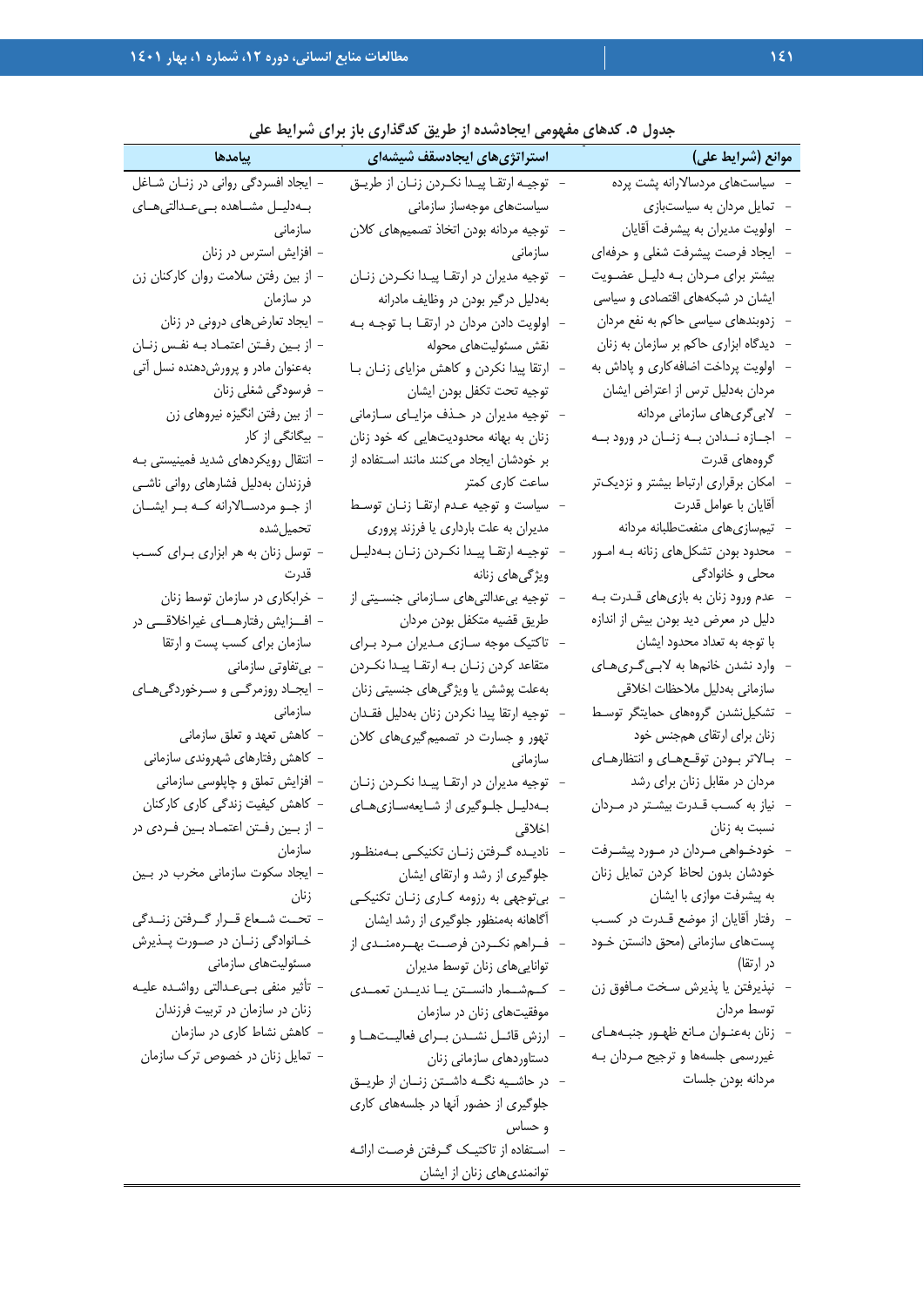| جدوں ، . تدهای معهومی ایجادشده از طریق تندیداری باز برای سرایط مداخله تر و زمینهای<br>موسینه ای مینه <i>ای</i> مینه ای مینه ای با | شرايط مداخلهگر                                 |
|-----------------------------------------------------------------------------------------------------------------------------------|------------------------------------------------|
| – امید و باور به گذار از فرهنگ سنتی به مدرن                                                                                       | - نقش تعدیلگر ویژگیهای شخصـیتی در رشـد و       |
| -  تأثیرگذاری نظامهای ارزشی مردانه بر زنان قبل از ورود به سازمان                                                                  | ارتقا                                          |
| – تغییر نظام ارزشی و باوری از حالت فرهنگ مردانه گذشته به فرهنگ                                                                    | – نقــش تعــديلگر شخصــيت افــراد در ورود بــه |
| برابری جنسیتی                                                                                                                     | لابیگریهای سازمانی بهمنظور ارتقا               |
| – تأثیر روندهای تاریخی گذشـته بـر حضـور نداشـتن پررنـگ زنـان در                                                                   | - نقش تعدیلگر شخصیت افـراد در بـهکـارگیری      |
| سازمان                                                                                                                            | مؤلفههای مدیریت برداشت و بهتبع آن ارتقا        |
| – نقش مذهب و آموزههای مذهبی در ایجاد محدودیت برای زنان                                                                            | – تفاوت ویژگیهای روحی و روانـی بـین زنـان و    |
| - نقش مذهب در اولويت تربيت فرزند براي زنان                                                                                        | مردان                                          |
| – نقش مذهب در ایجاد محدودیتهای ارتباطی سازمانی برای زنان                                                                          | - تفاوت نوع احساس و عواطف زنان و مردان         |
| – نقش مذهب در شکل گیری تفکرات خانواده در پذیرش سخت حضـور                                                                          | - تفاوت ویژگیهای جسمانی بین زنان و مردان       |
| زنان در پستهای دارای ارتباط مستمر با مردان                                                                                        | - نقش تعدیلگر ویژگیها و خصلتهـای زنانـه در     |
| – پررنگ بودن نقش مذهب، قومیت، نژاد در ایجاد سـقف شیشـهای بـا                                                                      | ارتقاي ايشان                                   |
| توجه به منطقه جغرافيا                                                                                                             |                                                |
| - فرهنگ حاکم بر سازمانها مبنی بر آموزههای مذهبی اسلامی                                                                            |                                                |
| – نقش صدا و سیما و سایر رسانههای جمعی در آسیبپذیر جلـوه دادن                                                                      |                                                |
| شخصیت زنان در جامعه                                                                                                               |                                                |
| – نقش رسانهها بهعنوان بهترين ابزار تغيير و هدايت افكار عمومي                                                                      |                                                |
| – نقش رسانهها در اثرگذاری بـر ارزشهـا، باورهـا و قـوانین و مقـررات                                                                |                                                |
| جامعه به منظور فراهم كردن فرصت رشد و پيشرفت زنان در جامعه                                                                         |                                                |

**جدول .6 كدهاي مفهومي ايجادشده از طريق كدگذاري باز براي شرايط مداخلهگر و زمينهاي** 

#### **ب) كدگذاري محوري**

در مرحله كدگذاري محوري پژوهشگر بهدنبال تلفيق دادهها در مرحلهي كدگذاري باز است. كدگـذاري محـوري، فراينـد ربطدهي مقولهها به زير مقولهها و پيوند دادن مقولهها در سطح ويژگيها و ابـعاد اسـت. ايـن كدگـذاري، بـه ايـن دليـل «محوري» ناميده شده است كه كدگذاري حـول «مـحور» يـك مقوله تحقق مييابد. در اين مرحله، مقولهها، ويژگيهـا و ابعاد حاصل از كدگذاري باز، تدوين شده و سر جاي خود قرار ميگيرد تا دربـاره روابـط دانـش فزاينـدهاي ايجـاد شـود 1 (كرسول ، 2002). به بيان ديگر، در اين مرحله كدهاي مفهومي ايجادشده در مرحله قبلي بـر اسـاس شـباهت و تكـرار و مبتني بر مباني تئوري به دستههاي شناساييشده تفكيك شدند (وليان، كوشـكي جهرمـي و بـولائي، 1396). محورهـاي مقولههاي پژوهش در جدول 7 نشان داده شده است.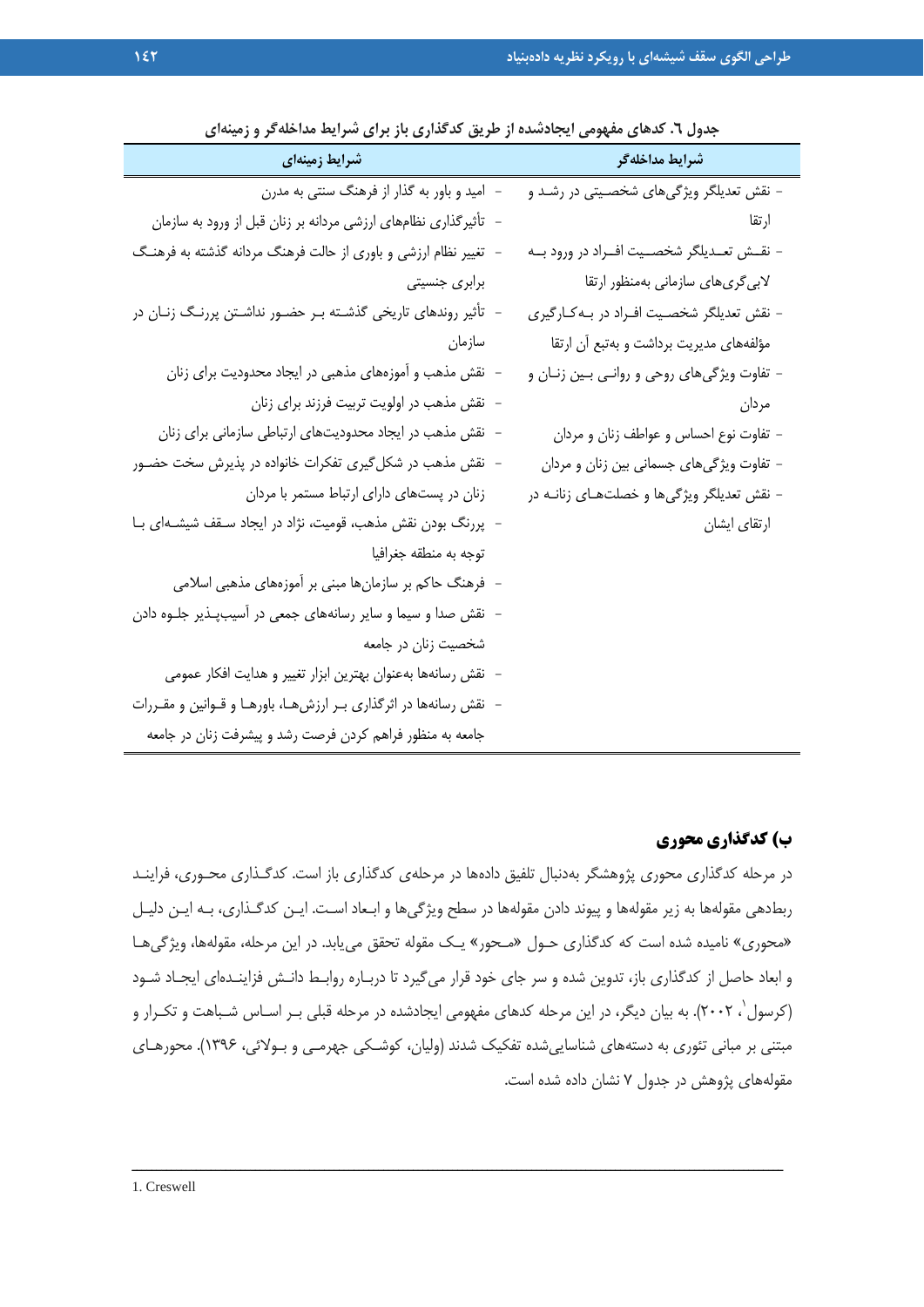| جدوں ۰. سنورسی سوستی پروسس<br>تم اصلی            | مقوله پژوهش   |
|--------------------------------------------------|---------------|
| سیاستهای سازمانی مردانه                          |               |
| مردانەسازى بازىھاي قدرت                          |               |
| تابوی لابیگری سازمانی برای زنان                  |               |
| انگیزه بالای قدرتطلبی در مردان                   |               |
| قدرت بهعنوان يك ارزش مردانه                      |               |
| عقبنشینی زنان از رقابت                           |               |
| پذيرش و تسليم                                    |               |
| فشار انتظارهای ناشی از نقش                       |               |
| دغدغه ذهنی ایفای نقش های مادری/ همسری            |               |
| انسدادهای فرهنگی/ اجتماعی در روابط سازمانی زنان  |               |
| ترس مدیران مرد از برچسب خوردن                    |               |
| كمبود شبكههاى حمايتى                             |               |
| هژمونی ارزشهای مردسالارانه در جامعه              |               |
| مدیریت و سازمانهای مردسالار                      |               |
| نظام أموزشي مبتني بر ارزشهاى مردانه              | شرايط على     |
| مردانه بودن قوانين و مقررات                      |               |
| ضعف اعتماد به نفس و روحیه هماوردطلبی در زنان     |               |
| سبک هیجان مدار زنان                              |               |
| سازگاری زنان                                     |               |
| واکنشهای روانی ـ رفتاری زنان در برابر همکاران زن |               |
| یأس و ناامیدی از رشد و پیشرفت                    |               |
| مردمداری ادراکشده از دین                         |               |
| ناتوانى أموختهشده                                |               |
| در اقلیت بودن زنان در محیط کار                   |               |
| مديريت برداشت زنانه                              |               |
| كليشه ذهني ناكارأمدي زنان متأهل                  |               |
| كليشهسازي مردانه از مديريت                       |               |
| اولويت كسب هويت اجتماعي واقتصادي براي زنان       |               |
| کلیشههای جنسیتی                                  |               |
| نبود يا كمبود الگوى موفق مديريتي زن              |               |
| باور به دوره گذار                                |               |
| مذهب                                             |               |
| رسانه                                            | شرايط زمينهاي |
| نقش تعديلكر كروهها وتشكلهاى اجتماعى              |               |
| خانواده                                          |               |
| جغرافيا                                          |               |

**جدول .7 محورهاي مقولههاي پژوهش**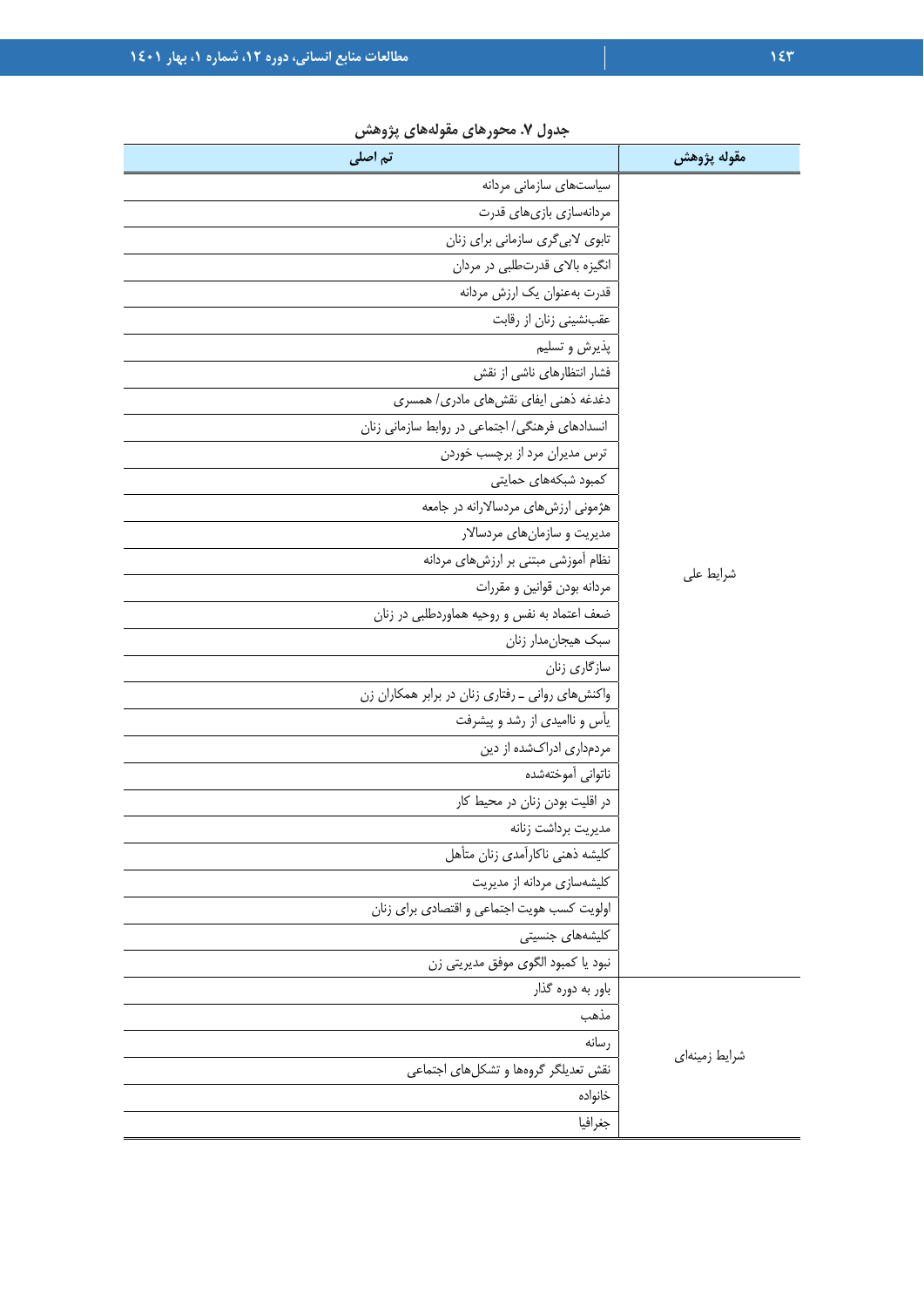| تم اصلی                                              | مقوله پژوهش    |  |  |
|------------------------------------------------------|----------------|--|--|
| ویژگیهای شخصیت                                       |                |  |  |
| تفاوتهای جنسیتی مردان با زنان                        | شرايط مداخلهگر |  |  |
| موجهسازی (کارکردی، ادراک و رفتاری)                   |                |  |  |
| کوری سازمانی نسبت به تواناییهای زنان                 |                |  |  |
| حمایت از ایفای نقش شهروند/ سازمان درجه دوم برای زنان |                |  |  |
| تحقير و ترور شخصيتي زنان                             |                |  |  |
| تضعيف خودباوري زنان                                  |                |  |  |
| القاى ترس                                            | استراتژىھا     |  |  |
| تسخير احساسات زنان                                   |                |  |  |
| بازی سیاسی با زنان                                   |                |  |  |
| القاى مردانه بودن امور سازمانى                       |                |  |  |
| القای درجه دوم بودن کار برای زنان                    |                |  |  |
| بهانهتراشی از طریق موضوع ساعتهای حضور کمتر زنان      |                |  |  |
| استفاده از زنان عليه يكديگر                          |                |  |  |
| پیامدهای روانشناختی                                  |                |  |  |
| رشد نگرشهای منفی                                     |                |  |  |
| رفتارهای انحرافی برای کسب قدرت                       |                |  |  |
| کژ رفتارها و نگرشهای سازمانی                         |                |  |  |
| سرریز منفی کار _ خانواده                             | پیامدها        |  |  |
| پیامدهای سازمانی                                     |                |  |  |
| پیامدهای فراسازمانی                                  |                |  |  |
| ائتلاف سازماني توانمندىهاى زنان                      |                |  |  |
| تقويت و بازتوليد وجه مردانگي سازمان                  |                |  |  |
| نسبت اشتغال زنان به مردان                            | پدیده محوری    |  |  |
| نسبت تصدی سمتهای مدیریتی زنان به مردان               |                |  |  |

**ادامة جدول 7** 

بهطور كلي بعد از كدگذاري باز و كدگذاري محوري در مجموع تعداد 829 كد باز اوليـه، 424 كـد مفهـومي، تعـداد 307 تم فرعي و 61 تم اصلي مطابق جدول 8 شناخته شد.

|                      | $\sim$ $\sim$ $\sim$ $\sim$<br>$\sim$ | .              | $\sim$ $\sim$   |
|----------------------|---------------------------------------|----------------|-----------------|
| كد مفهومى            | تم فرعی                               | تم اصلی        | پارادایم        |
| $\gamma\gamma\gamma$ | $\mathsf{v}$                          | $\mathbf{r}$ . | شرايط على       |
| ۲۱                   | $\checkmark$                          |                | شرايط مداخله گر |
| $\mathbf{r}$ .       | ۲۲                                    | ¢              | شرايط زمينهاي   |
| ۶۸                   | ۵۹                                    | ۱۲             | استراتژىها      |
| ۵۴                   | ۴۱                                    |                | پیامدها         |
| ١٨                   | л                                     |                | پدیده محوری     |
| ۴۲۴                  | $\mathbf{r} \cdot \mathbf{v}$         | ۶١             | جمع             |

**جدول .8 تعداد كدهاي باز، مفاهيم، مقولهها و محورهاي پژوهش**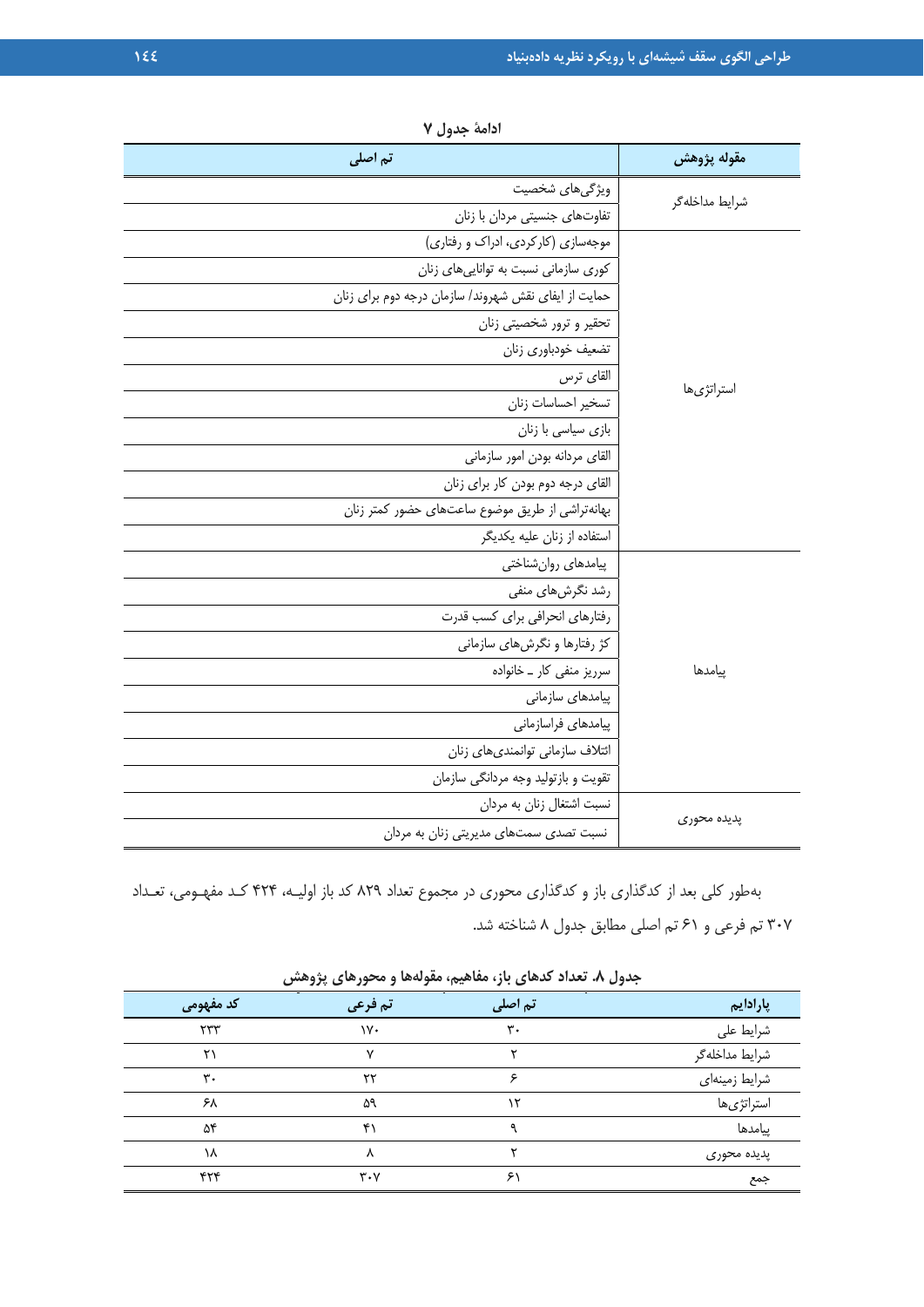#### **ج) كدگذاري انتخابي**

در مرحله «كدگذاري انتخابي»، فرايند يكپارچهسازي و بهبود مقولهها اتفاق ميافتد (وليان، عبـدلي و كوشـكي جهرمـي، 1398). در اين مرحله تمامي محورها و مقولههاي تعيينشده همراستا با مباني تئوريك در قالب مدل پارادايمي زيـر ارائـه ميشود:



**شكل .1 مدل پارادايمي بر اساس كدگذاري انتخابي** 

#### **بحث و نتيجهگيري**

در اين بخش تلاش ميشود تا مؤلفههاي اصلي پژوهش كه در قالب مدل پارادايمي ارائه شدهاند، بهطور خلاصـه تحليـل شده و از آنها نتيجهگيري شود. نتايج در بخش شرايط علـي بـا تمركـز بـر علـل سـقف شيشـهاي نشـان داد كـه وجـود سياستهاي مردانه و افزايش قدرت مردان با توجه به ريشه نهادن آن در فرهنگ سازماني باعث قـدرتطلبـي مـردان در برابر زنان ميشود و اين موضوع باعث عقبنشيني زنان و تسليم آنان در برابر شرايط خواهد شد. در واقـع زنـان بـهدليـل ويژگيهاي روانشناختي و جسمي و مسئوليتي كه بهعنوان نقش همسر بر عهده دارند، معمولاً در برابر فشارهاي واردشده از ساختار يا قدرتطلبيهاي مردانه، استراتژيهاي تسليم، پذيرش يا اجتناب را ميپذيرند كه اين موضـوع مـيتوانـد بـه تقويت نهادينه شدن ارزشهاي مردانه كمك كند. از طرف ديگر، نبـود فرهنـگ منسـجم در برابـري و عـدالت و فقـدان شبكههاي حمايتي باعث خواهد شد تا زنان در محيطهاي كاري از ترس برچسبهاي اخلاقي، بيشتر تابع دستورها باشند و كمتر تاب و توان پيگيري حقوق خود را داشته باشند، شايد دليل اين اتفاق فقدان فرهنـگ كـلان در سـطح جوامـع در برابري حقوق زنان در برابر مردان است كه اين موضوع وجود سياستهـاي مردانـه و قـوانين حمـايتي كمتـر از زنـان را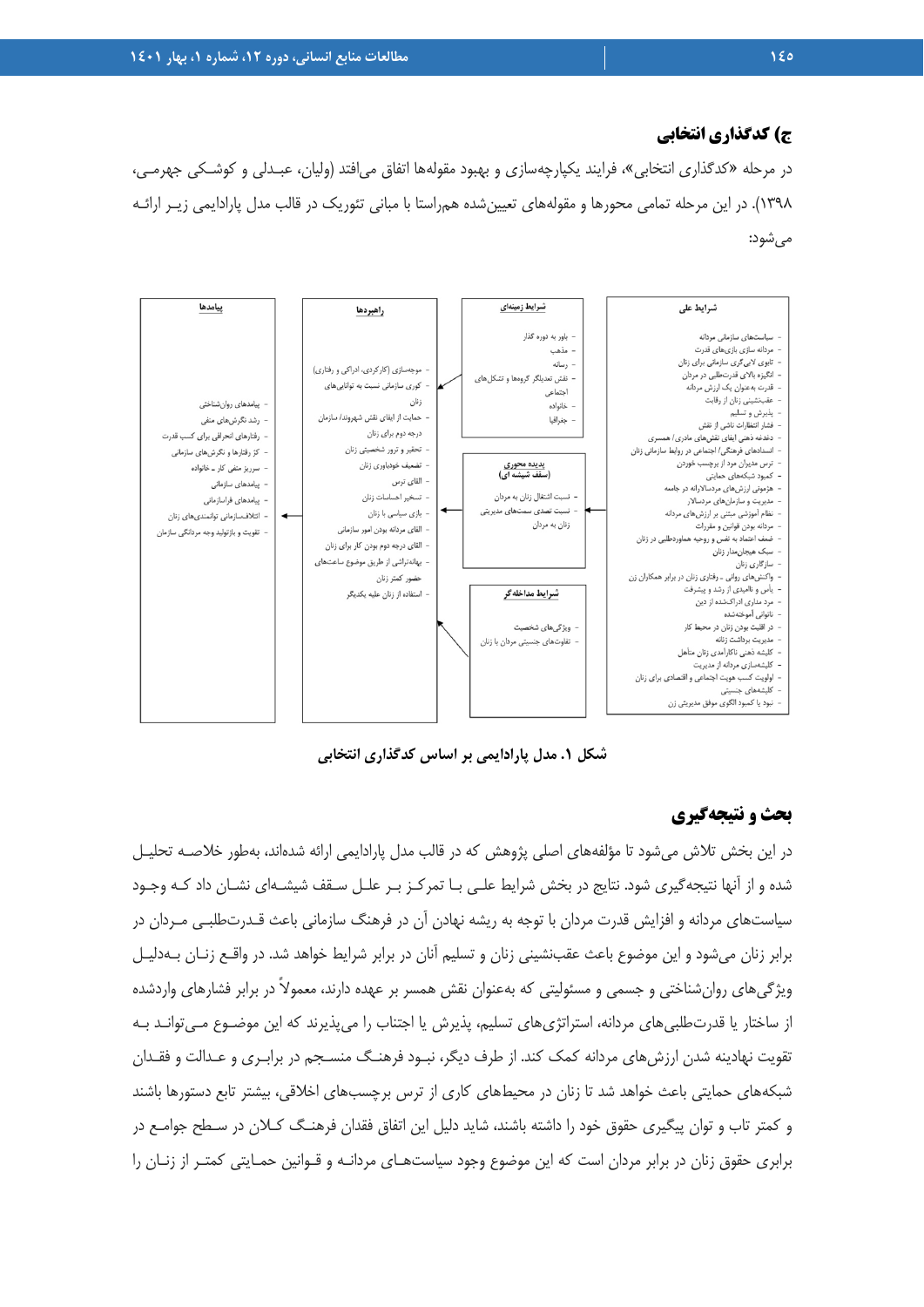بهوضوح نشان ميدهد. از طرف ديگر، ضعف اعتماد به نفس و وجود نااميدي در زنان در رابطه بـا آتيـه كـاري و ارتقـاي شغلي باعث شده است تا زنان همواره در محـيطهـاي كـاري در اقليـت قـرار بگيرنـد و توانمنـديهـاي آنـان از جانـب ساختارهايي كه در لايههاي سازماني ريشه دوانده و تقويت شده، ناديده گرفته شود. بر اين اسـاس، اقليـت فـرض شـدن زنان چندان دور از واقعيت نيست، زيرا وجود كليشهها و تصورهاي قالبي جنسـيتي در كنـار فرهنـگهـاي مردانـه باعـث خواهد شد تا زنان در مسئوليتهاي شغلي اغلب پستهاي بالاي سازماني را كسـب نكننـد يـا در زمـان ارتقـا، عـدالت و برابري با مردان را تجربه نكنند. پژوهشهاي زيادي به علتها و مفاهيم شرايط علي يادشده اشاره كردند كه از آن جملـه می توان به پژوهش هایی همچون سیمپسون و هولی  $'(\lceil \mathord{\cdot} \rceil)$ ، کاسینی  $(\lceil \mathord{\cdot} \rceil)$  و بِرنتورزات و ولـف  $(\lceil \mathord{\cdot} \rceil)$  در راسـتای تطبيق با اين پژوهش ياد كرد. طبق شرايط مداخلهگر در مدل ارائهشـده مشـخص شـد، دو بعـد رفتـاري و تفـاوتهـاي جنسيتي برحسب مهارت، عواملي هستند كه باعث خواهند شد تا حتـي در صـورت وجـود سـقف شيشـهاي، زنـان داراي رفتارهاي سازماني تقويتشدهتر شده و توانمنديهاي مهارتي خود را به سازمان و ساختارهاي حتي مردانه تحميل كنند و برحسب شايستگيها و ظرفيتهايي كه از خود نشان ميدهند، بهعنوان مهرهاي ارزشمحور در محيط كـاري قابـل اتكـا بوده و بسياري از عملكردهاي سيستم تحت تأثير و نفوذ آنان قرار دارد. از طـرف ديگـر، بـر اسـاس مؤلفـههـاي شـرايط مداخلهگر بايد بيان كرد، اعتماد به سيستم بهعنوان دورهاي گذار از فشار در محيط كاري ميتواند زمينه سقف شيشهاي را سست كند و به فرد در محيط كاري آرامش بيشتري دهد كه اين فشارها گذرا است و فرد در مقام شغلي كه قـرار گرفتـه است، به حقوق ناديده گرفتهشده خود ميرسد، هرچند نميتوان اين معيـار را بـهتنهـايي علـت كـاهش سـقف شيشـهاي دانست، زيرا وجود يك باور و اعتقاد ميتواند دليلي براي اين ادراك باشد. در واقع، يـك فـرد داراي اعتقـادات مـذهبي و ديني با ارجاع به باورهاي خود همواره تلاش ميكند آرامش بيشتري را بر قلب و جسم خود حاكم كند و كمتر تحت تأثير فشارهاي بيروني قرار گيرد. انعكاس اين باورها در محيط سازمان در قالب رسانههاي مشترك همچنين به تقويـت بيشـتر كاركردهاي اثربخشي زنان در محيط كاري و تقليل اثرهاي سقف شيشهاي منجر خواهد شد. همچنين مشخص شـد كـه قرار گرفتن خانواده در كنار زن و تحكيم ارزشهاي خانوادگي باعث خواهد شد تا باورهاي زنان در رابطه با ايجـاد تعـادل بيشتر در محيط كار با خانواده تقويـت شـود و فـرد بـا انگيـزه بيشـتري در محـيط كـار، فـارغ از فشـارهاي فرهنگـي و قدرتطلبيهاي مردانه، تلاش كند. در اين شرايط شايد بتوان انتظار داشت تا زمينه تقليل اثرهاي سقف شيشـهاي ادامـه يابد. نتايج اين بخش از مؤلفههاي ارائهشده بهطور مفهومي تـا حـدي بـا پـژوهش صـداقتزادگـان و همكـاران (1396) مطابقت دارد. در بخش راهبردهاي مدل پارادايمي ارائهشده، مشخص شد كه موجهسازي در قالب سـه بخـش كـاركردي (كه به توجيه مردانه و سياستهاي سازماني در خصوص حمايت نشدن از زنان در لايههاي پنهان اشاره دارد، اما بهظـاهر تلاش دارد تا حقوق زنان در ارتقا، تقسيم اختيارات و ... را محترم تلقي كند)، ادراكي (كه بهدنبال متقاعد كـردن زنـان در چارچوبهاي ساختاري دارد) و موجهسازي رفتاري/ مهارتي (كه ريشه در ناتوانايي زنان در تصميمگيري دارد) تلاش دارد تا سطحي از ناديده انگاشتن زنان را در محيط شغلي تقويت كرده و با تضعيف خودباوري آنان برحسب رفتارهاي انحرافي همچون تحقير و ترور شخصيت بهنوعي با آنان بازي سياسي بيندازد، بازياي كه زنان را ابزاري براي رسيدن بـه اهـداف تلقي ميكند و با بهانهتراشيهاي مختلف استفاده نكردن از زنان را در پستهاي مديريتي توجيه ميكنـد. همچنـين ايـن

<sup>1.</sup> Simpson & Holley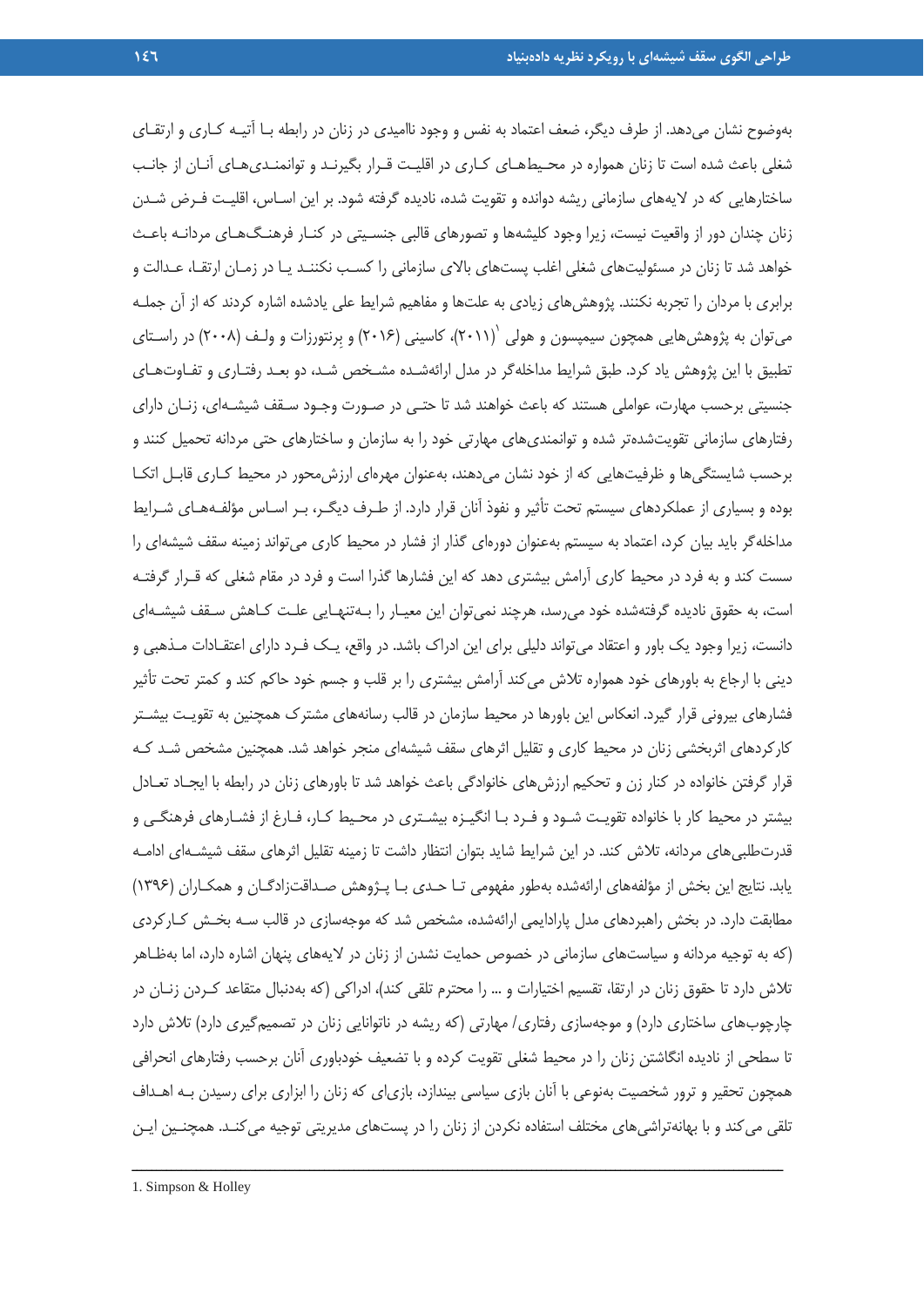استراتژيها باعث خواهد شد تا زنان در برابر يكديگر صفآرايي كنند و اين بهترين استراتژي براي افزايش استعاره سقف شيشهاي از جانب ساختارها يا مديران سازمانها است. بر اساس پژوهشهاي انجامشـده مـيتـوان گفـت پـژوهشهـاي 1 علاسوند (1397)، عليزاده و دانش (1396)، غلامزاده، حق شناس كاشاني و محمدخاني (1394) و لوقران و مـك دونالـد (2015) با مؤلفههاي شناساييشده در اين بخش تا حدي مطابقت دارند. در نهايت، بر اساس پيامدهاي تداوم وجود سقف شيشهاي در قالب مدل پارادايمي مشخص شد كه يكي از تأثيرات مهم منفي بر عملكردهـاي زنـان بـر اسـاس اسـتعاره سقف شيشهاي، پيامدهاي منفي روانشناختي است، پيامدهايي كه ضمن كاهش كاركردهاي رواني فـرد، از نظـر جسـمي فرد را مستأصل ميكند و باعث خواهد شد تا توانمندي زنان تحت تأثير قرار گيـرد. ايـن موضـوع باعـث خواهـد شـد تـا مؤلفههاي روانشناختي همچون نگرش و ادراك كه پايه رفتار و شخصيت زنان را شكل ميدهند بـا رشـدي معكـوس و منفي تداوم يابند كه اين موضوع ميتواند به افزايش سطح رفتارهاي انحرافي در محـيط كـار و بزهكـاريهـاي شـغلي و مسئوليتي منجر شده و در بلندمدت باعث كاهش بهرهوري و اعتماد سازماني شود. از ديدگاهي ديگر، ضمن اينكه زنان را با تعارضهاي شغلي مواجه ميكنند، در عين حال باعث سرريز شدن منفي كار به محيط خانواده خواهد شد، سرريزي كـه جنبههاي منفي و فشارهاي رواني را به محيط خانواده انتقال ميدهد و باعث ميشود تا پيامـدهاي فراسـازماني همچـون بياعتمادي در سطح جامعه، بيماري و افزايش هزينههاي اجتمـاعي را بـههمـراه داشـته باشـد و نگرشـي از ارزشهـاي مردگرايانه را تقويت كند كه ضمن تقبيح آن بهعنوان يك نهاد اجتمـاعي از سـوي مـردم و جامعـه، تبعـات منفـي بـراي سازمان بههمراه خواهد داشت و باعث اتلاف منابع سازمان و توانمندي زنان ميشود. نتيجه بهدستآمده در اين بخش نيز با پژوهشهاي سيمپسون و هولي (2011)، كاسيني (2016) و بِرنتورزات و ولف (2008) مطابقت دارد.

بر اساس نتايج بهدستآمده پيشنهاد ميشود شركت ملي پخش فراوردههاي نفتي ايران با توجه به شرايط مداخلهگر و زمينهاي مدل پارادايمي، با تقويت ادراك و رفتارهاي مبتني بر توانمندي به افزايش سطح تعـادل در تقسـيم وظـايف و اختيارات توجه كند و نظامهاي عادلانهتري از ديدگاه جايگاه برابر زنان و مردان براي تصدي مشاغل مـديريتي و بـالايي شركت ايجاد كند تا از اين طرق اولاً باعث ايجاد انگيزه در ميان كاركنان خـود شـود، ثانيـاً ميـزان بهـرهوري عملكـردي شركت را هم از حيث نيروي انساني و هم از حيث ايجاد سينرژي تقويت كند. در نهايت، زنـان مـيبايسـت بـا توجـه بـه پيامدهاي منفي نگرشي بر اثر وجود سقف شيشهاي و كنارهگيري يا اجتناب از تلاش براي احقاق حقـوق خـود، بـا تغييـر باورهاي منفي ايجادشده همچون پذيرش جايگاه قدرت مردان يا نبود توانمندي تصدي مشاغل مديريتي و ... تلاش كنند تا جايگاه خود را در شركت تثبيت كنند و بهعنوان يك فرد داراي ارزش شايستگيهاي خود را به سازمان تحميل كرده و تعادل مناسبي بين شغل و وظايف اجتماعي و خانوادگي خود ايجاد كنند تا از اين طريق انگيزهي بيشـتري بـراي تصـدي مشاغل بالا در شركت به وجود بيايد.

#### **محدوديتهاي پژوهش**

.1 ماهيت استقرايي روششناسي پژوهش در توليد نظريه مبتني بر چرخه قياسي/ اسـتقرايي و توسـعه مـدل مفهـومي، محدوديتهايي براي تعميمپذيري آمار نتايج اعمال ميكند. نتـايح حاصـل از روش نظريـه دادهبنيـاد، فقـط قابليـت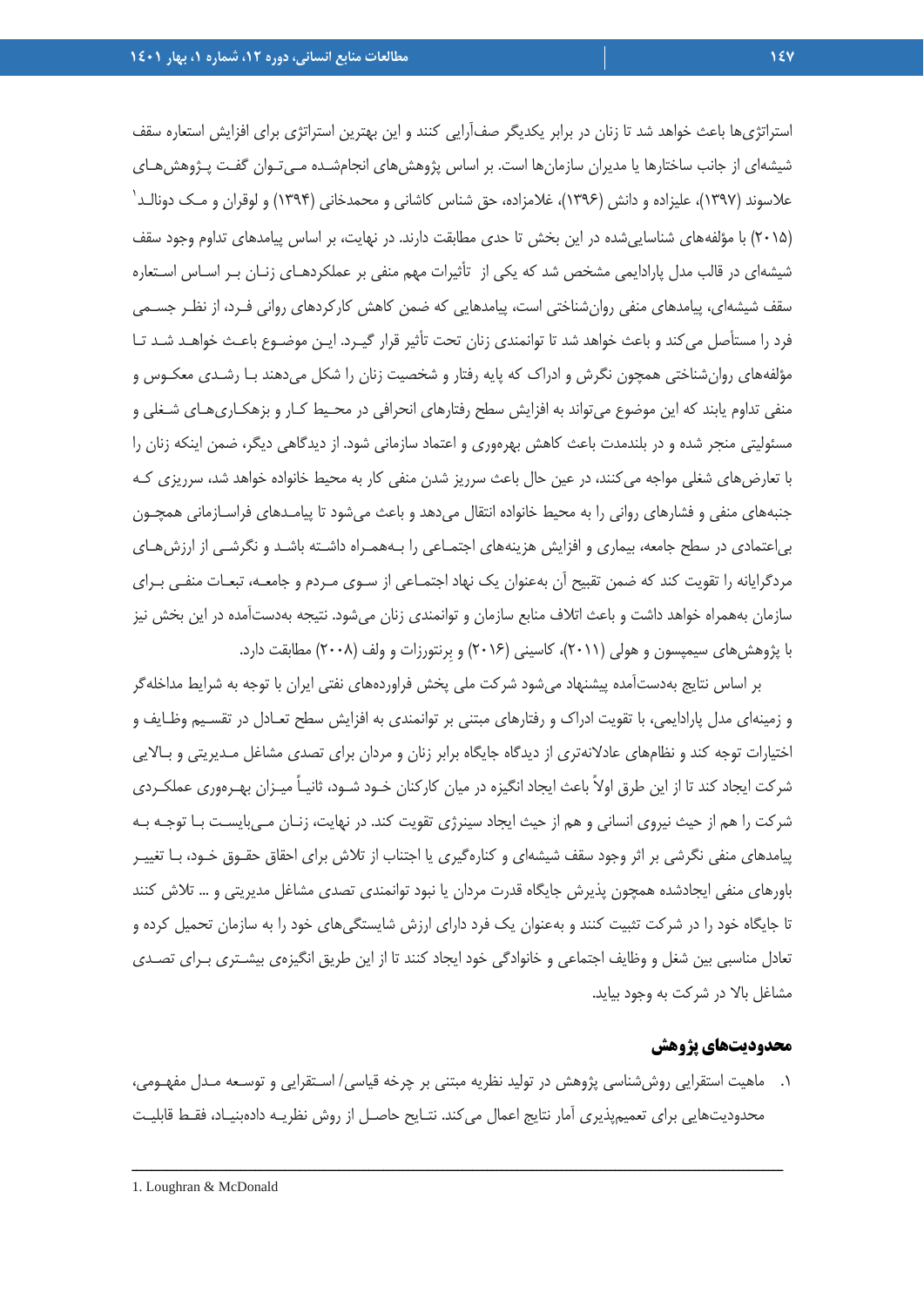تعميمپذيري به گزارههاي نظري (تعميمپذيري تحليلي) را داشته و امكان تعميم آن به كـل جامعـه فـراهم نيسـت. پژوهش حاضر اين قابليت را دارد كـه مجموعـهاي از نتـايج حاصـل را بـه نظريـههـاي گسـتردهتـر (نـه شـرايط و موقعيتهاي گستردهتر) تعميم دهد.

- .2 جامعه آماري اين پژوهش كاركنان ستاد شركت ملي پخش فرآوردههاي نفتي ايران بوده اسـت، از ايـن رو، بايسـتي تعميم نتايج آن به كاركنان و مديران ساير سازمانها بااحتياط انجام شود.
- .3 مدل طراحيشده در اين پژوهش بر اساس فرهنگ، ارزشها و نگرشهاي حاكم بر شركت ملي پخش فرآوردههـاي نفتي ايران بوده و ممكن است در فرهنگهاي ديگر با توجه به نظام ارزشي، متفاوت و بهگونهاي ديگر باشد، از ايـن رو، در تعميم به فرهنگهاي ديگر بايستي بااحتياط عمل شود.

#### **منابع**

- جعفري، الهام؛ شريفيفر، فريده؛ علم، شهرام (١٣٩٨). نقش[فريني زنان در مديريت ورزش كشور با رويكرد آيندهپژوهـي، *مطالعـات* مديريت ورزشي، ١١(۵٨)، ٢٨-٣٨.
- دامغانيان، حسين؛ جمشيدي، لاله؛ خبازكار، سعيده (١٣٩٣). تأملي بر بيگانگي از كار زنان در پرتو سقف شيشهاي. *فصلنامه مطالعات* م*نابع انساني،* ۱۴(۱۴)، ۱۳۰۵-۱۳۰.
- رضاپور، محمد؛ قهرماني، جعفر؛ عباسزاده، يداالله (1399). شناسايي عوامل شكلگيري سـقف شيشـهاي فـراروي ارتقـاي زنـان در پستهاي مديريتي كشور. فصلنامه زن و جامعه، ١١(٢۴)، ٩٣-١١۶.
- سيمخواه، مسعود؛ محمدخاني، الهه (١٣٩٨). تأثير كيفيت مبادله رهبر ـ پيرو و عدالت سازماني بر سـلامت سـازماني، *پـژوهشهـاي* مديريت منابع انساني، ١١(٣)، ٩٣-١٢٣.
- شفي، آرزو؛ اعتباريان، اكبر؛ ابراهيمزاده دستجردي، رضا (1397). طراحي مدل تحليل ساختاري ـ تفسيري عوامـل مـؤثر بـر ايجـاد سقف شيشهاي بر اساس تحليل دلفي (مطالعه موردي: زنان شاغل در ستاد شركت ملّي پخش فراوردههاي نفتـي ايـران). مطالعات اجتماعي روان شناختي زنان، ١۶ (٢)، ٥۵- ٧٧.
- صداقتزادگان، شهناز؛ ملكي، امير؛ خسروي، ناهيد (1396). بررسي عوامل اجتماعي مرتبط با نگرش به ارتقـاي مشـاركت زنـان در سطوح مديريتي. *دوفصلنامه مشاركت و توسعه اجتماعي،* ٢ (۴)، ١١۵- ١٣٨.
- علاسوند، فريبا (1397). عدالت جنسيتي به مثابه يك مفهوم تفسيرپذير و نـامتعين. مطالعـات فقهـي حقـوقي زن <sup>و</sup> خـانواده، 1(1)، .78-59
- عليزاده، اعظم؛ دانش، پروانه (1396). تحليل جامعهشناختي سـهميهبنـدي جنسـيتي در آمـوزش عـالي ايـران. مطالعـات اجتمـاعي رو*ان شناختي زنان*، ۱۵(۱)، ۲-۳۹.
- غلامزاده، داريوش؛ حقشناس كاشاني، فريده؛ محمدخاني، فاطمه (1394). تأثير سبك رهبري بر باورهـاي سـقف شيشـهاي زنـان. مطالعات اجتماعي روان شناختي زنان، ١٦(٣)، ١٩٧- ٢٧۵.
- مهدي زاده، اكرم؛ عبدوي، فاطمه؛ افشاري، مصطفي (1398). نظريه سقف شيشهاي در حوزه ورزش بانوان: مقايسه تطبيقي و ارائـه يك مدل كمي. مديريت منابع انساني در ورزش، 7(1)، .59-45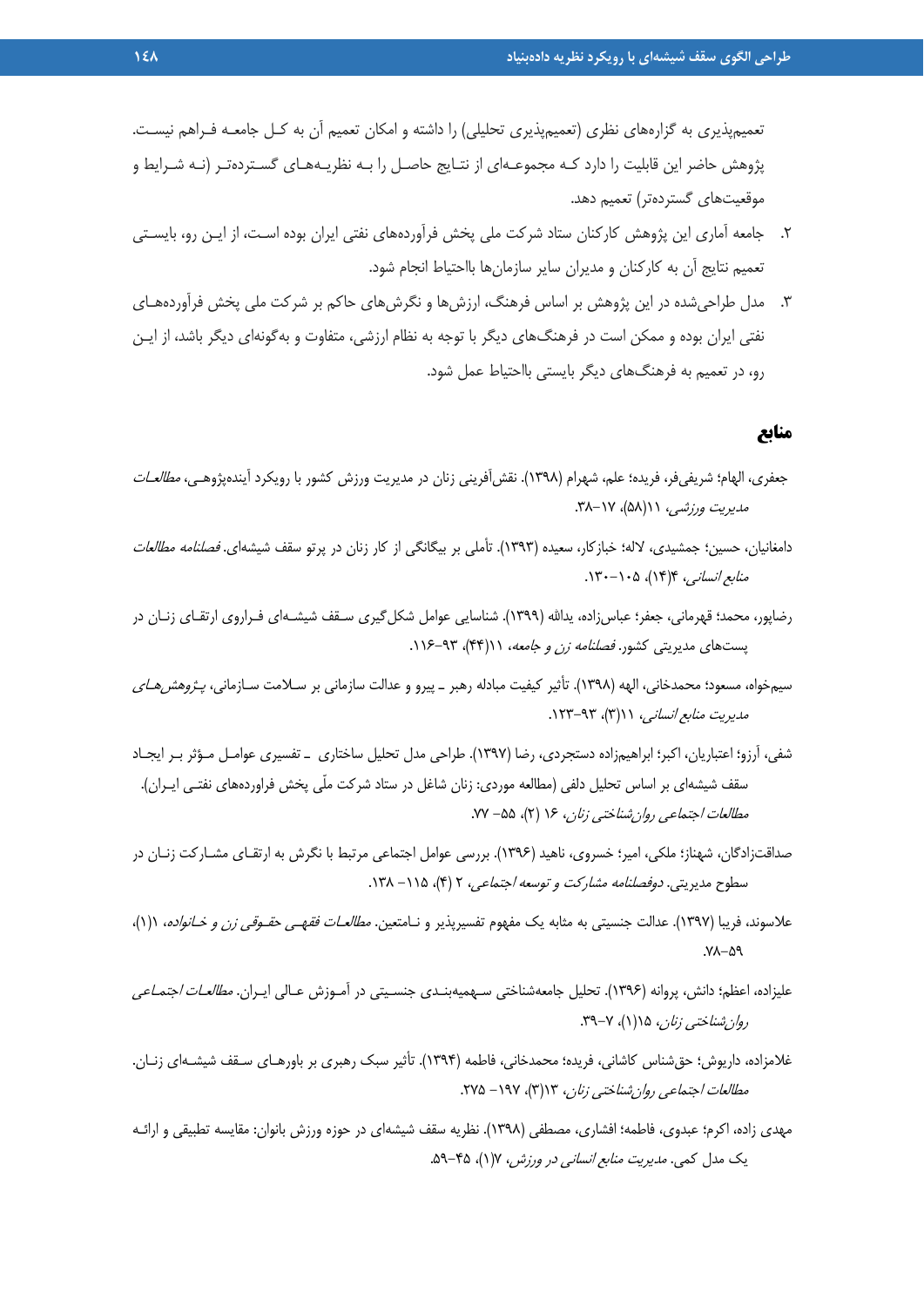وليان، حسن؛ عبدلي، محمدرضا؛ كوشكي جهرمي، عليرضا (1398). مفهومسازي تصـميمگيـري خردمندانـه حسابرسـان بـر اسـاس تحليل دادهبنياد. بررسيهاي حسابداري <sup>و</sup> حسابرسي، 26(2)، .326-301

وليان، حسن؛ كوشكي جهرمي، عليرضا؛ بودلائي، حسن (1396). طراحي الگوي راهبردهاي قابليتمحور با رويكرد موفقيت سازماني در فرمان دهي انتظامي استان گلستان. *پژوهش هاي مديريت انتظامي*، ۱۲(۳)، ۳۷۹-۴۰۴.

#### **References**

- Aksoy, C.G., Carpenter, Ch.S., Frank, J., Huffman, M.L. (2019). Glass ceilings: Sexual orientation and workplace authority in the UK, *Journal of Economic Behavior and Organization*, 159(5), 167–180.
- Alasvand, F. (2018). Gender Justice. *Jurisprudential legal studies of woman and family*, 1(1), 59-78.(*in Persian*)
- Alizadeh, A., Danesh, P. (2017). Sociological analysis of gender quotas in higher education of Iran. *Women's Studies Sociological and Psychological*, 15(1), 7-39. (*in Persian*)
- Barnet-Verzat, C., & Wolff, F-C. (2008). Gender wage gap and the glass ceiling effect: a firm level investigation. *International Journal of Manpower*, 29(6), 486-502.
- Bloch, K. R., Taylor, T., Church, J., & Buck, A. (2021). An Intersectional Approach to the Glass Ceiling: Gender, Race and Share of Middle and Senior Management in US Workplaces. *Sex Roles*, *84*(5), 312-325.
- Booysen, L. A. E., & Nkomo, S. M. (2010). Gender role stereotypes and requisite management characteristics: The case of South Africa. *Gender in Management: An International Journal*, 25(4), 285-300.
- Caligiuri, P. M., Tung, R. (1999). Comparing the success of male and female expatriates from a us-based company. *International Journal of Human Resource Management*, 10(5), 163- 179. Casini, A. (2016). Glass Ceiling and Glass Elevator. *The Wiley Blackwell Encyclopedia of Gender and Sexuality Studies*. https://doi.org/10.1002/9781118663219.wbegss262
- Choi, S. (2019). Breaking through the glass ceiling: Social capital matters for women's career success? *International Public Management Journal*, 22(2), 295-320.
- Creswell, J. W. (2002). *Educational research: Planning, conducting, and evaluating quantitative*. NJ: Prentice Hall Upper Saddle River.
- Damghanian, Hosein, Jamshidi, Lale, Khabbazkar, Saeideh (2015). A reflection on the alienation of women from work in the light of the glass roof. *Journal of Human Resource Management*, 4(4), 105-130. (*in Persian*)
- DeNisi, Angelo S., Griffin, Ricky W. (2008). *Human Resource Management*. 3th Edition, Houghton Mifflin Company.
- Dimovski, V., Skerlavaj, M., Kim Man, M. (2010). Is there a glass ceiling for Female managers in Singapore organizations? *Management Journal*, 5(4), 307-329
- Dzuhayatin, S. R. (2020). Gender Glass Ceiling in Indonesia: Manifestation, Roots, and Theological Breakthrough. *Al-Jami'ah: Journal of Islamic Studies*, *58*(1), 209-240.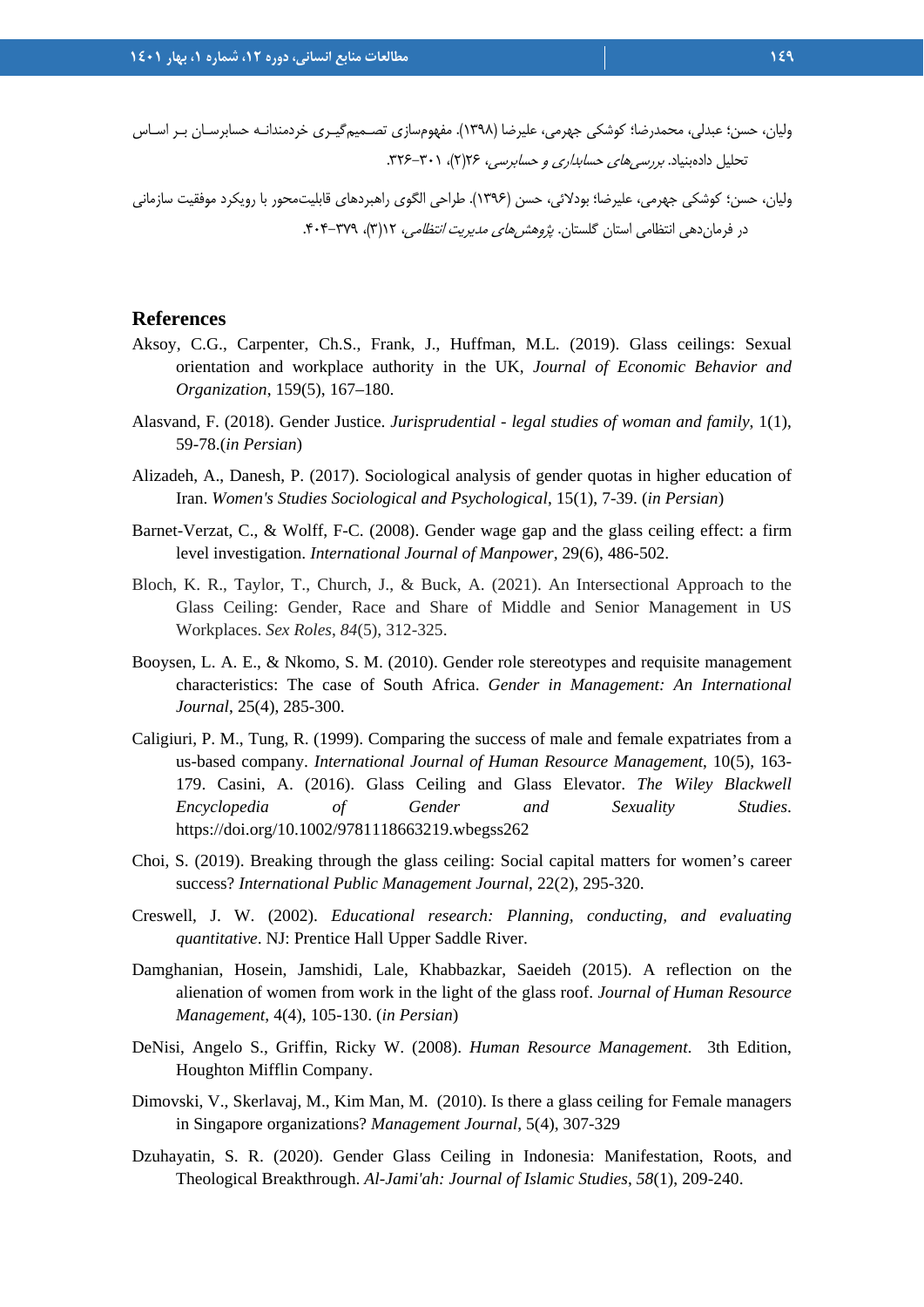- Edirisinghe, C, L. (2018). The Paradox of Glass Ceiling Effect: A Study on the Individual Barrier and Organizational Barrier among Female Executives in the Selected Large Apparel Industry, Sri Lanka, *International Journal of Scientific and Research Publications*, 8(8), 123-149.
- Gholamzadeh, D., Haghshenase kashani, F., Mohammadkhani, F. (2015). The influence of leadership style on the womens' glass ceiling beliefs. *Women's Studies Sociological and Psychological*, 13(3), 275-197. (*in Persian*)
- Hassan, M.U. and Ayub, A. (2019). Women's experience of perceived uncertainty: insights from emotional intelligence. *Gender in Management*, 34(5), 366-383.
- Hastie, B. (2016). *Gender Stereotypes*. The Wiley Blackwell Encyclopedia of Gender and Sexuality Studies.
- Hymowitz, C., Schelhardt, T.D. (1986). The Glass-Ceiling: Why Women Can't Seem to Break the Invisible Barrier that Blocks Them from Top Jobs. The Wall Street Journal, 57, D1, D4-D5.
- Jafari, E., Sharifi Far, F., Alam, S. (2020). The Role of Women in Sport Management in the Country with Future Research Approach**.** *Sport Management Studies*, 11(58), 17-38. doi: 10.22089/smrj.2019.7705.2658 (*in Persian*)
- Kanter, R. M. (1977). *Men and women of the corporation*. New York: Basic Books.
- Kleiman, L. (2003). *Human Resource Management: A Managerial Tool for Competitive Advantage*. 3th Edition, Dreamtech Press.
- Loughran, T., & McDonald, B. (2015). Old Glass Ceiling are hard to break: Gender usage Trends in Annual Reports. *Studies in Communication Sciences*, 77(2), 1-7
- Mathur-Helm, B. (2006). Women and the glass ceiling in South African banks: an illusion or reality? *Women in Management Review*, 21(4), 311-326.
- Mehdizadeh, A., Abdavi, F., & Afshari M. (2020). Theory of Glass Ceilings in Field of Women's Sports: Comparative Comparisons and Provision of a Quantitative Model. *Journal of Human Resource Management in Sport,* 7(1), 45-59. (*in Persian*)
- Noe, Raymond A., Hollenbeck, John R., Gerhart, Barry, Wright, Patrick M. (2007). *Human Resource Management: Gaining a Competitive Advantage*. 6th Edition, McGraw-Hill, Irwin.
- OECD. (2012). *The Leaky Pipeline: Women are Under-Represented in Senior Management*, Accessed August 10, 2015.
- Opatha, H. H. D. N. P. (2020). The Issue of Glass Ceiling: A study of what the HRM textbooks present. *Sri Lankan Journal of Human Resource Management*, *10*(2).
- Oxley, J. (2019). Glass Ceiling, *International Encyclopedia of Ethics*.
- Rezapour, M., Ghahramani, J., Abbaszadeh Sohroun, Y. (2021). Identifying the Factors of Glass Ceiling Formation to Promote Women in Management Positions in the Iran. *Quarterly Journal of Women and Society*, 11(44), 93-116. (*in Persian*)
- Roberto, M. (2012). *Gender Sorting and the Glass Ceiling in High Tech*. MIT Sloan School of Management. Ryan, M., & Haslam, A. (2005). The glass cliff: Evidence that women are